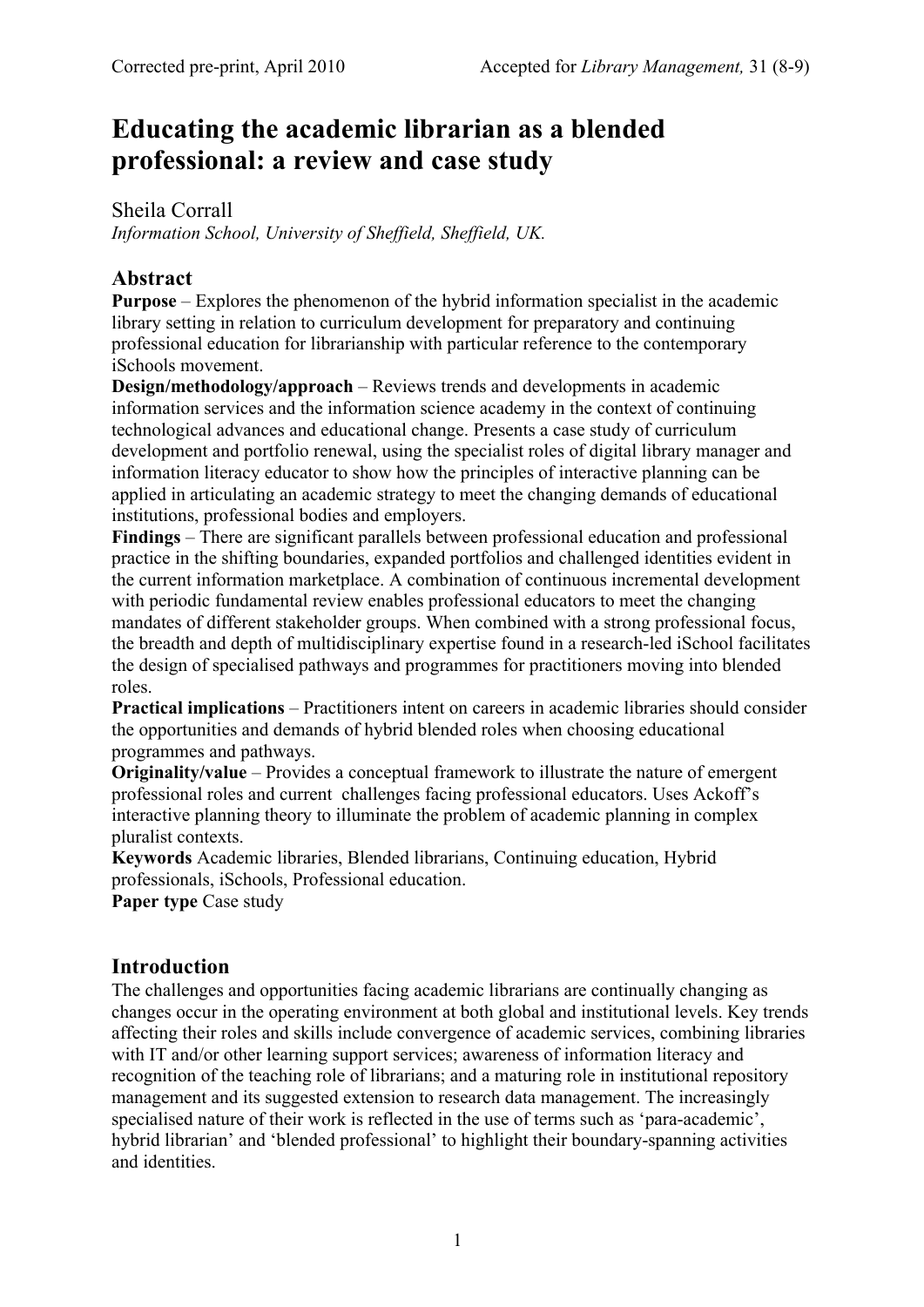The challenges and opportunities facing professional educators are similarly fluid. Professional education for librarians has to anticipate changes and developments in professional tasks, roles and expectations, both at the macro level of the profession as a whole and the micro level of different library specialties. Education programmes must take account of standards set by national and international professional bodies, in addition to reflecting the realities of professional work in the sector. Programme content should also be informed by research in the discipline, enabling the academy to influence professional thinking and practice, contributing to the development and positioning of the profession. The challenges facing educators are significant, with some employers and graduates questioning the value of academic preparation for professional practice, while others see both initial and continuing education as a worthwhile investment, but want flexible tailored provision, not just a standard offer. Educators are also struggling with their own disciplinary identities and relationships.

The Sheffield Information School has been providing education for librarianship since 1963, with a strong record in preparing graduates for academic libraries. The curriculum has developed in tandem with environmental changes, research discoveries, teaching innovations and practitioner feedback. New topics and electives have been added, new qualifications have been introduced at different levels and new programmes have been created for experienced practitioners wanting to enhance their skills and careers. New methods of teaching and assessment have been implemented, moving activities in the classroom or laboratory and assignments for individuals and groups closer to the real-world tasks undertaken in the workplace. In 2009 Sheffield initiated a fundamental review of its generalist and specialised library and information programmes, in an effort to simplify provision, improve access for part-time students and meet the needs of professionals interested in emergent specialist roles. The review has raised questions about the nature of our discipline and profession, including issues around core competence, professional identity, service contexts and career paths that are relevant to all librarians.

This paper uses the concept of the blended professional to focus a review of the evolving roles of academic librarians and discussion of their professional education. It reviews the evolution, identification and differentiation of hybrid specialist roles in academic libraries through the literature and then reviews the evolution and differentiation of professional education during the hybrid library era. The review of the literature suggests the need for an interactive planning model to support the strategic development of professional curricula in dynamic environments, enabling continual adjustment of module and programme content and delivery to meet changing needs and demands, but also encouraging periodic review of the total portfolio to identify potential overlaps and synergies. The paper concludes with a case study of the Sheffield iSchool, showing how a combination of continuous and holistic planning have supported the development of specialist modules, programmes and pathways that together offer a range of initial and continuing education options for academic librarians interested in developing careers as digital library managers or information literacy educators.

### **Literature review**

### *Recognition of boundary-spanning information activities*

Commentators have used terms such as 'para-academic roles', 'hybrid librarians' and 'blended professionals' to flag the boundary-spanning nature of academic library work in the networked information environment and highlight the need for an extended skill set covering other related domains (Allen, 2005; Bell and Shank, 2004; Corrall and Lester, 1996; Fowell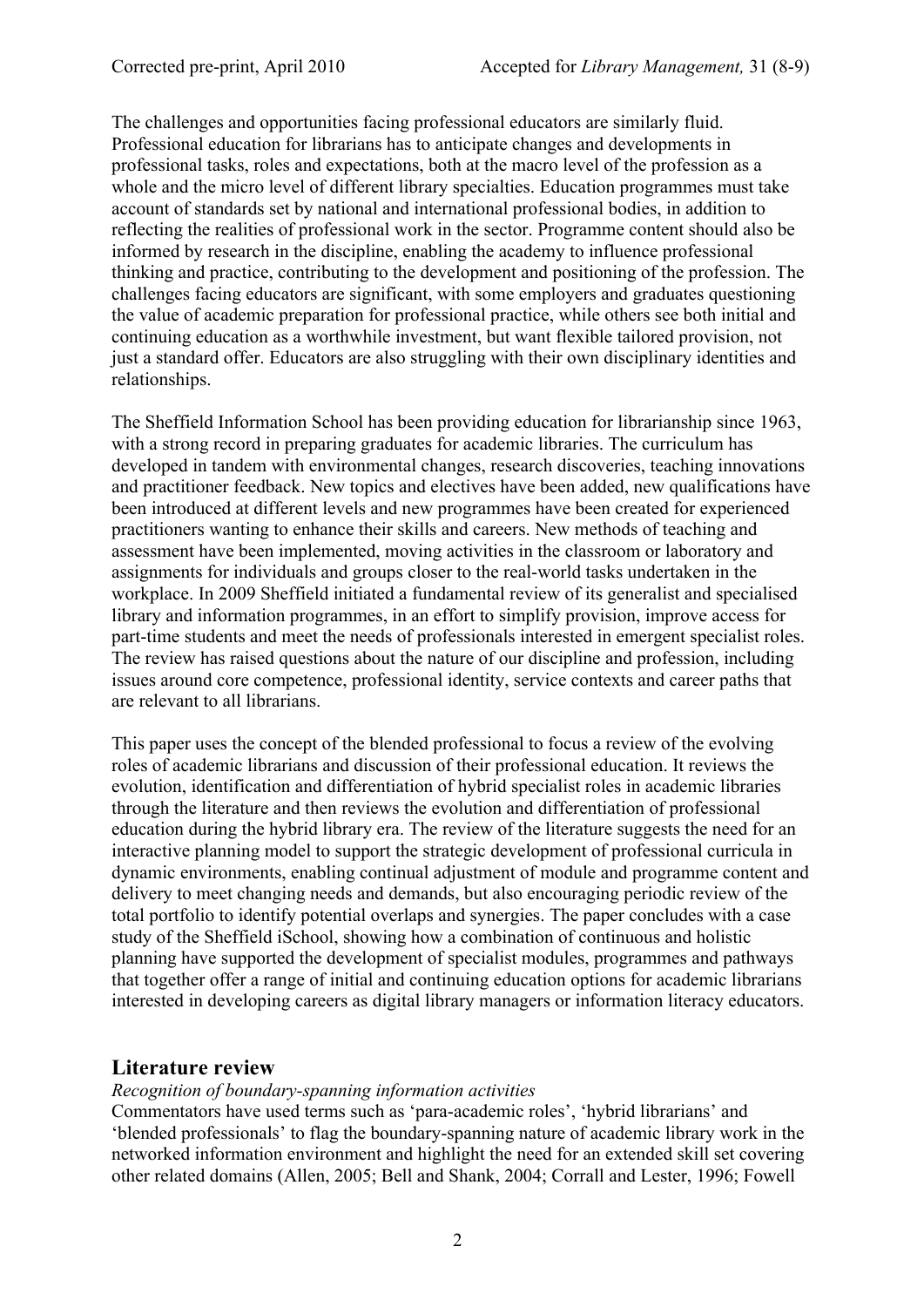and Levy, 1995; Garrod, 1999; Law, 2009). The term 'blended professional' has been used in higher education for a specialist spanning professional and academic domains (Whitchurch, 2008) and similarly in secondary education, where it has been applied to school librarians (Sitter et al., 2009). In the academic library sector, the 'blended librarian' has been conceived as a professional combining the skillset of librarianship with information technology and educational design (Bell and Shank, 2004).

The origins of hybrid jobs can be traced back to the 1980s. Although hybrid roles can exist in any environment, the concept is particularly associated with technological developments in information-intensive organisations. Earl and Skyrme (1992) discuss the need to develop people with both information technology skills and business/organisational knowledge (by developing the business acumen and organisational of IT professionals or developing the technological competence of professionals from other backgrounds). Earl (1989: 205) originally defined hybrids as 'people with technical skills able to work in user areas doing a line or functional job, but adept at developing and implementing IT application ideas', identifying the hybrid professional more clearly as a professional with expertise in and connections to two areas, akin to the departmental computer officer in a university or the subject specialist or liaison librarian in our own field. In the academic library world, hybridity tends to be linked to the notion of the 'hybrid library' that delivers both traditional paper-based materials and electronically-mediated resources, which was promoted by the UK Electronic Libraries Programme (eLib), whose director is generally credited with inventing the term (Rusbridge, 1998).

A key worldwide trend associated with technological developments in the eLib period is the formulation of integrated institution-wide information strategies (Allen and Wilson, 1996; Bernbom, 1998; Breaks, 1991; Hughes, 1997; Michalko, 2000; Sidgreaves, 1989) along with the creation of new organisational models for academic library, computing/information technology and other support services, typically referred to as 'converged', 'merged' or 'integrated' services (Ferguson, 2000; Field, 2001; Hanson, 2005; Hirshon, 1998; McKnight, 2002; Sayers, 2001). These models combine distinct but related activities in unified organisational structures and/or bring services together through collaborative operational delivery. Service convergence has also been reflected in new physical environments to support learning and research in the digital world, with college and university libraries being transformed into technology-rich spaces and changing their names to 'learning centres', 'information commons', 'learning commons' or similar (Beagle, 1999; Beatty and White, 2005; Creth and Lowry, 1994; Crockett et al., 2002; Oyston, 2004; Sinclair, 2009). Spaces of this type provide the kind of environment where hybrid species are born and flourish (Levy and Roberts, 2005; Norry, 2004; Sinclair, 2009).

### *Evolution of hybrid information jobs*

Discussion and development of hybrid library roles, including both library/computing and library/learning blends, can be traced back to the same era. Fowell and Levy (1995: 274) report 'the emergence of a para-academic role for the subject/information librarian, entailing greater involvement in facilitation of, and support for, resource-based open learning', confirming predictions of the Fielden report (JFC, 1993: para. 4.13), which forecast 'A major para-academic role for [academic library] staff…as the initial mediators and facilitators of resource-based open learning, with responsibilities for first-line instruction and supervision of students'. In the US, Cimbala (1987) explored the need for the 'hybrid librarian-computer scientist' in relation to the concept of the 'scholarly information center' in the (new) electronic environment and Woodsworth et al. (1992) argued that there were so many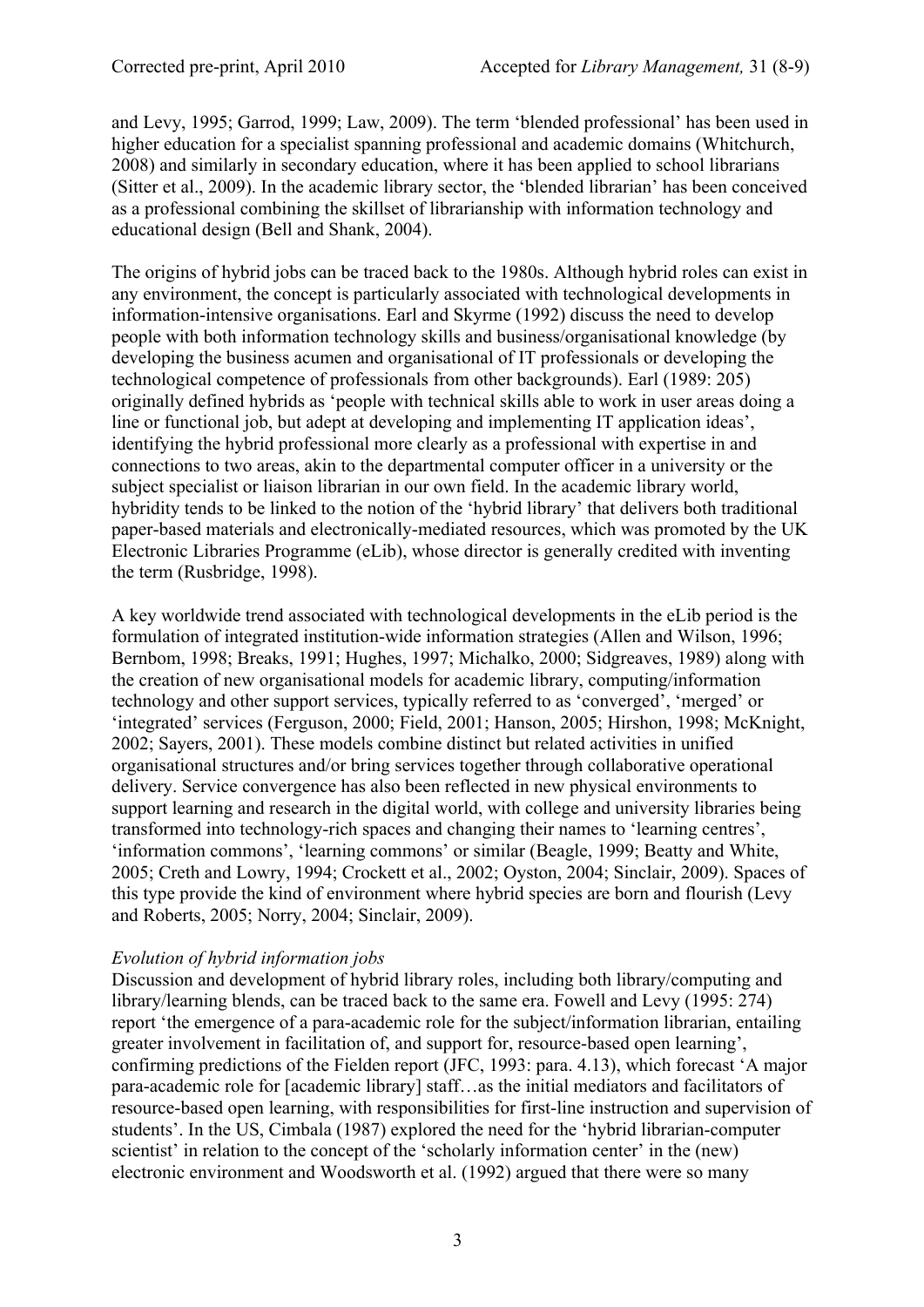common elements and so few distinctions among the jobs of library and computing staff that we should be thinking in terms of one 'information job family', rather than two staff categories. However, Sutherland's (1992) UK study dismissed the notion of a 'hybrid [library/IT] member of staff' on the basis that its popularity had waned and it had not materialised in practice.

Towards the end of this decade, Garrod (1999: 187), writing in the context of the eLib programme, observed

'The notion of the 'hybrid' library professional was once ruled out as a viable possibility, but is gradually gaining in acceptance as managers of academic libraries realise the networked information environment is here to stay, and a new breed of information professional is needed to support it'.

She then extends the debate around evolving roles to the 'need for new programmes of education for information professionals', identifying risks in both generalist and specialist education strategies (Garrod (1999: 188). Later, Norry (2004: 87) refers to 'hybrid roles on support desks' arising from the convergence of IT and information/library support, but driven by changes in learning and teaching, that resulted in 'broader roles, encompassing several job types which were previously undertaken by separate individuals or teams, consequently involving multi-skilling' (Norry, 2004: 60). Norry's (2004) example from Leeds Metropolitan University of Information Officers providing face-to-face support across the full range of IT and information/library facilities and resources shows how Woodsworth et al.'s (1992) vision of jobs cutting across the traditional organisational boundaries of libraries, computer/IT centres, media and other services was realised in practice.

Allen (2005) argues that changes in information needs coupled with widespread adoption of IT mean libraries need to employ 'hybrid librarians' working in cross-functional technology teams to provide information and instructional services to their client departments, indicating that previous assumptions about roles based on library/IT and media or library/learning and teaching were over-simplified, with the prospect of future roles requiring all three areas of expertise. She emphasises collaboration between librarians and technologists, but also the need for librarians 'to develop, and continually update, their technology skills and competencies', citing several studies identifying broader, more complex, multi-functional jobs, fulfilling information and/or instructional roles in a technology-based environment (Allen, 2005: 292).

### *Identification of blended professional roles*

Although applicable to multiple combinations, the term 'hybrid' is typically used when two different things are combined, while 'blended' often signifies a mixture of three (or more) ingredients. The term 'blended professional' is gaining currency in the education sector. The *Alaska School Library Handbook* notes that 'School librarians are "blended professionals" – part teacher, part administrator, and part support staff' (Sitter et al., 2009). Law (2009) reports 'a growing number of blended professionals' within the converged Information Resources Directorate that oversees Library, IT and Learning Services at the University of Strathclyde. Writing in the context of university administration, Whitchurch (2008: 394) defines blended professionals in higher education as staff 'with mixed backgrounds and portfolios, dedicated to progressing activity comprising elements of both professional and academic domains'. She links the emergence of professionals fulfilling blended or 'quasiacademic' roles to the notion of a 'third space' between professional and academic domains,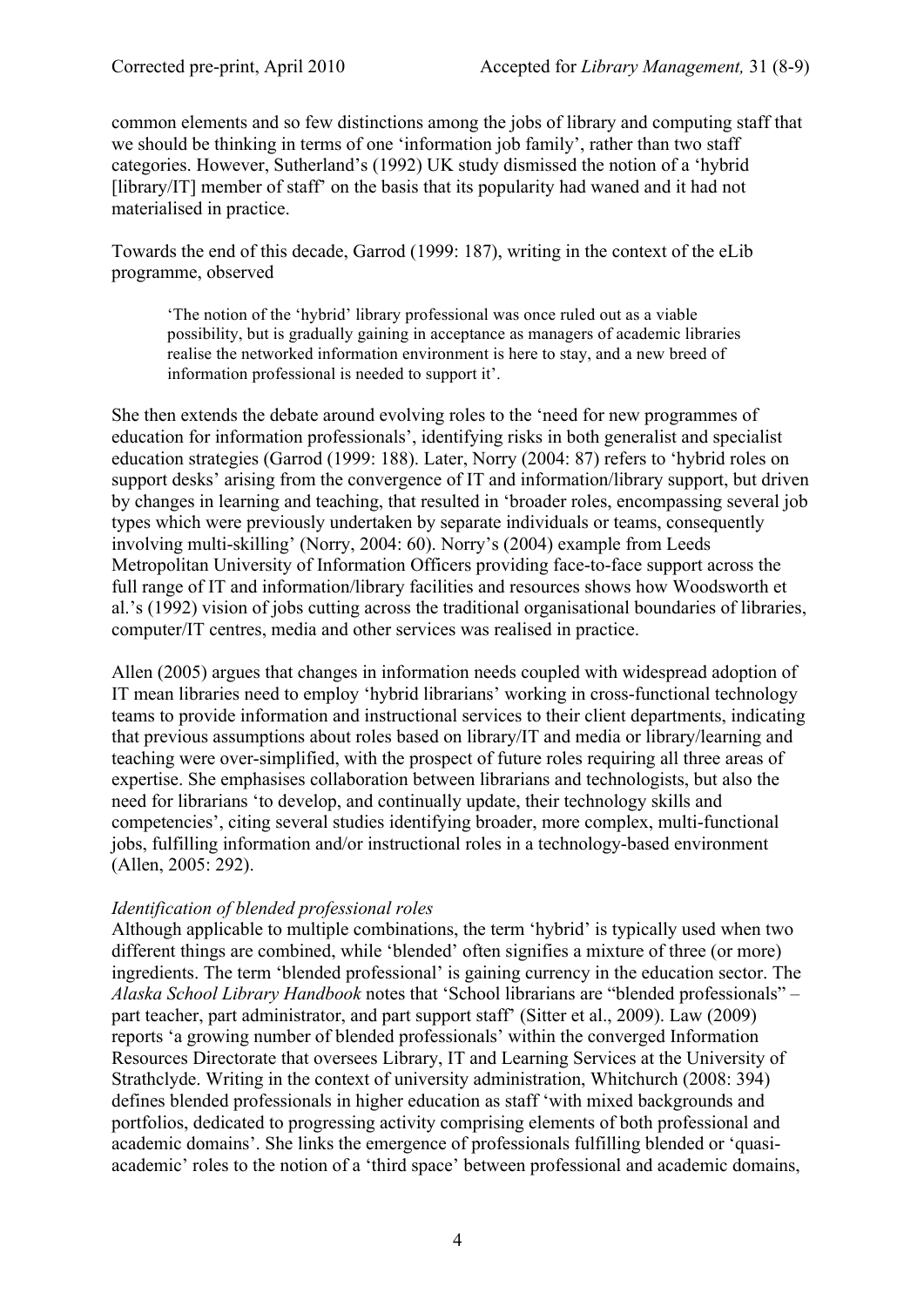in which the concept of administrative/professional service 'has become reoriented towards one of partnership with academic colleagues and the multiple constituencies with whom institutions interact' (Whitchurch, 2008: 378).

Whitchurch (2009: 410, 417) goes on to characterise blended professionals as people experiencing 'identity stretch', but possessing 'an ability to build common ground with a range of colleagues, internal and external to the university, and to develop new forms of professional space, knowledge, relationships and legitimacies associated with broadly-based institutional projects', noting also that this phenomenon is occurring alongside 'an increasing functional specialisation' among professionals in higher education. The identity debate in librarianship tended previously to focus on general questions around professional standing and academic status (Abbott, 1998; Hoggan, 2003), but has recently become more complex, with White (2003) suggesting a polarisation and hence a choice between 'bookman' and 'knowledge worker'. Walter (2008: 64) argues such a dichotomy is an over-simplification, articulating instead a layered model of identity for librarians fulfilling specialist functions, represented by 'the idea of teacher identity as an important facet of their broader professional identity as librarians'. Partnering and collaboration are central to Bell and Shank's (2004) concept of the 'blended librarian', which was articulated in their Blended Librarians Manifesto and launched as 'A blueprint for redefining the teaching and learning role of academic librarians'. Bell and Shank (2007: 8) define a blended librarian as:

'an academic librarian who combines the traditional skill set of librarianship with the information technologist's hardware/software skills, and the instructional or educational designer's ability to apply technology appropriately in the teachinglearning process'.

Bell and Shank (2007: 3) stress that blended librarianship is about a 'meshing of skill sets' and is thus more than multi-tasking: it is about 'combining a variety of interprofessional skills and new ways of thinking' (Bell and Shank, 2007: 150) and specifically, it is about *integrating* new skill sets from instructional design and information technology into librarians' practice. This particular blend of professional practice has an academic disciplinary counterpart in the emergent interdisciplinary field of 'educational informatics', which sits at the intersection of library and information science, education and computer science/information and communications technology (ICT), as a research area (and teaching domain) that is concerned with the relationships between people, information, ICT, learning and professional practice (Levy et al., 2003). The claim of educational informatics as the theoretical base for blended librarianship is reinforced by its differentiation from the 'adjacent field of educational computing' by 'the way in which it integrates the central concerns of librarianship and information science' (Levy, 2008: vii).

Bell and Shank (2007: 166) go on to argue that 'blended librarians are the hybrid library professionals of the future'. The blended librarianship movement is supported by a website hosting a dedicated portal and online community (Bell and Shanks, 2007) and the concept evidently resonates with practitioners across the globe working in diverse contexts. For instance, Bates (2007) describes 'the continuing evolution of the blended librarian at Southbank Institute of Technology' in Australia, while Donoghue (2007) uses the concept to describe the shift in her own role and those of her colleagues in the Virtual Learning Centre Team at Sheffield Hallam University in the UK. Sinclair (2009) applies the concept to transforming the reference desk in a learning commons at the University of North Carolina-Asheville and Cain et al. (2005) show how the skill set and team working promoted by Bell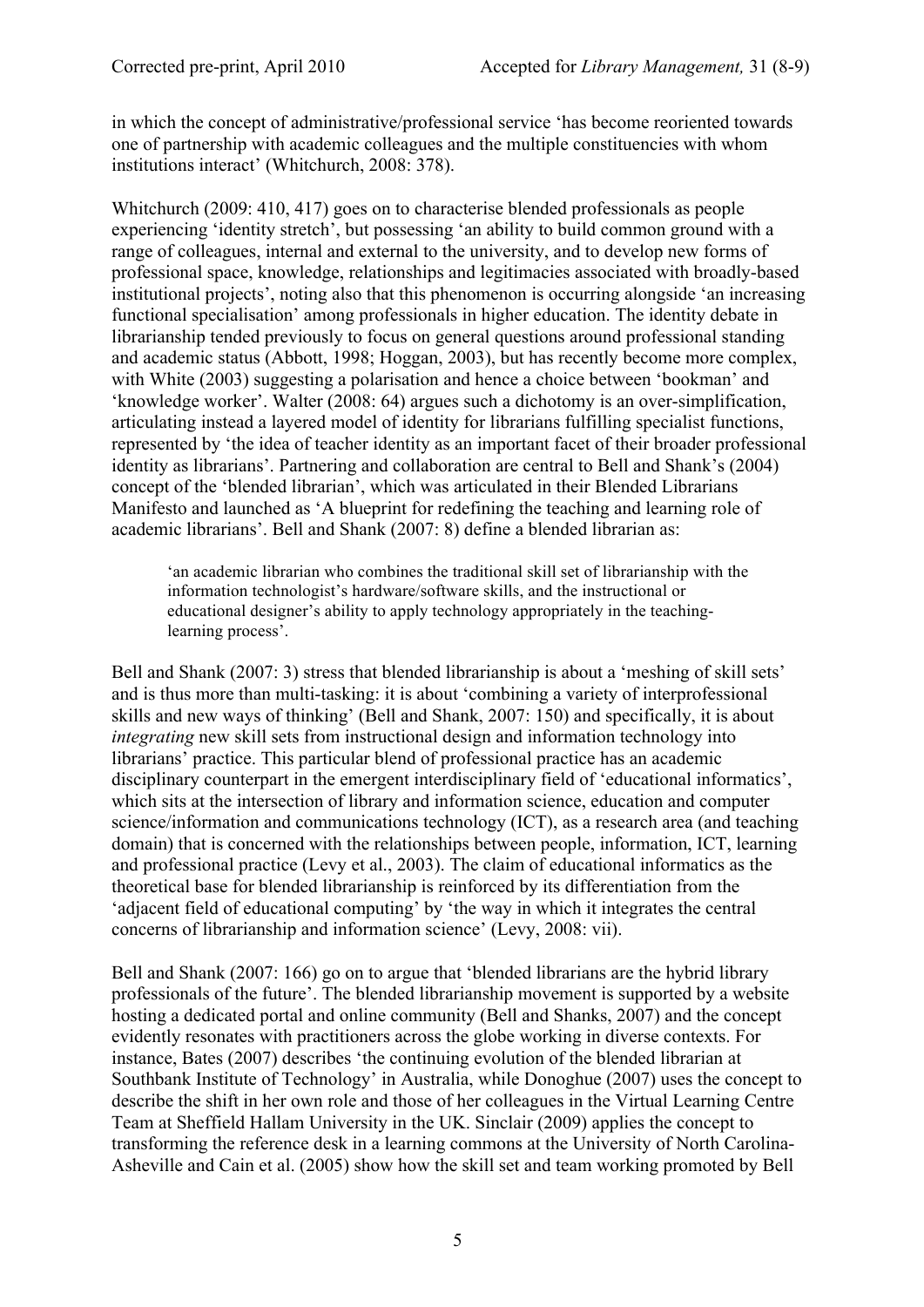and Shank (2004) are not limited to support for learning and teaching, but can also can integrate and transform support for research and innovation through knowledge management at Ohio State University Medical Center.

### *Differentiation of specialised technical roles*

The changing role of academic librarians in supporting learning and their professional development needs as teachers of information literacy are well documented (Albrecht and Baron, 2002; Biddiscombe, 2002; Peacock, 2001; Powis, 2004; Saunders, 2009; Walter, 2006). However, library support for research has moved up the agenda and is demanding more attention with the development of institutional repositories and the emergence of escience (or e-research) and virtual research environments alongside their equivalents in the learning and teaching arena (Brandt, 2007; Candela et al., 2009; Gold, 2007; Hey and Hey, 2006; Walters, 2007; Webb et al., 2007). The most challenging aspect here is the call for libraries to take on a substantial role in the management of both the outputs (e.g. electronic journal articles, conferences papers and academic theses) and the data (e.g. statistical, spatial or experimental data sets) from research projects: most commentators recognise that librarians have a part to play in facilitating access to data sets as an important element of the research knowledge base, but are less sure about exactly what role(s) they should have (e.g. data managers, data curators, data archivists) with serious concerns about the disciplinary knowledge requirements; however, there is general acknowledgement of the need for more education in data curation for various stakeholders (Gold, 2007; Swan and Brown, 2008; Pryor and Donnelly, 2009; Lewis, 2010).

Technology is a recurring theme in the discussion of changing roles and competencies in academic libraries, but writers generally differentiate between traditional jobs carried out in technology-rich environments and jobs involving new or significantly expanded responsibilities and skill sets (Choi and Rasmussen, 2009; Croneis and Henderson, 2002; Mathews and Pardue, 2009; Thompson, 2009). Thompson (2009: 31-32) defines electronic resources librarians, instructional design librarians and metadata cataloguers as 'Technology positions spun off from traditional library specialties', but sees digital collections librarians, Web librarians, GIS librarians and data research scientists as 'New technology specialist positions'. Choi and Rasmussen's (2009) analysis of specialist technology posts identifies four sub-groups concerned respectively with digital projects, digital services, digital collections and senior management. Thompson (2009: 101) also notes that the traditional role of systems librarian now covers a broader array of technologies and has evolved from the maintenance responsibilities of a 'support technician' to the development of 'unique solutions' as a systems operations manager and visionary library leader.

The literature reveals mixed views on whether a library or computer/IT background is better preparation for specialist technology posts in libraries, but the boundary-spanning nature of the role and the blending of technical, professional, managerial and interpersonal skills requirements are accepted dimensions. The broad skill set identified here is similar to trends evident in the information systems (IS) literature by some authors (Cortez et al., 2004; Mathews and Pardue, 2009). Choi and Rasmussen (2009) confirm the need for specialist technological skills in specialist jobs, but also found interpersonal, managerial and professional skills in high demand, consistent with their 2006 survey of digital library specialists, who reported a balanced set of technology, library and other skills requirements. Mathews and Pardue (2009: 257) identify significant overlap between the technology skill sets of librarians and IT professionals in their undifferentiated sample of 100 job ads and suggest that librarians 'continue to look more like IT professionals', confirming the trend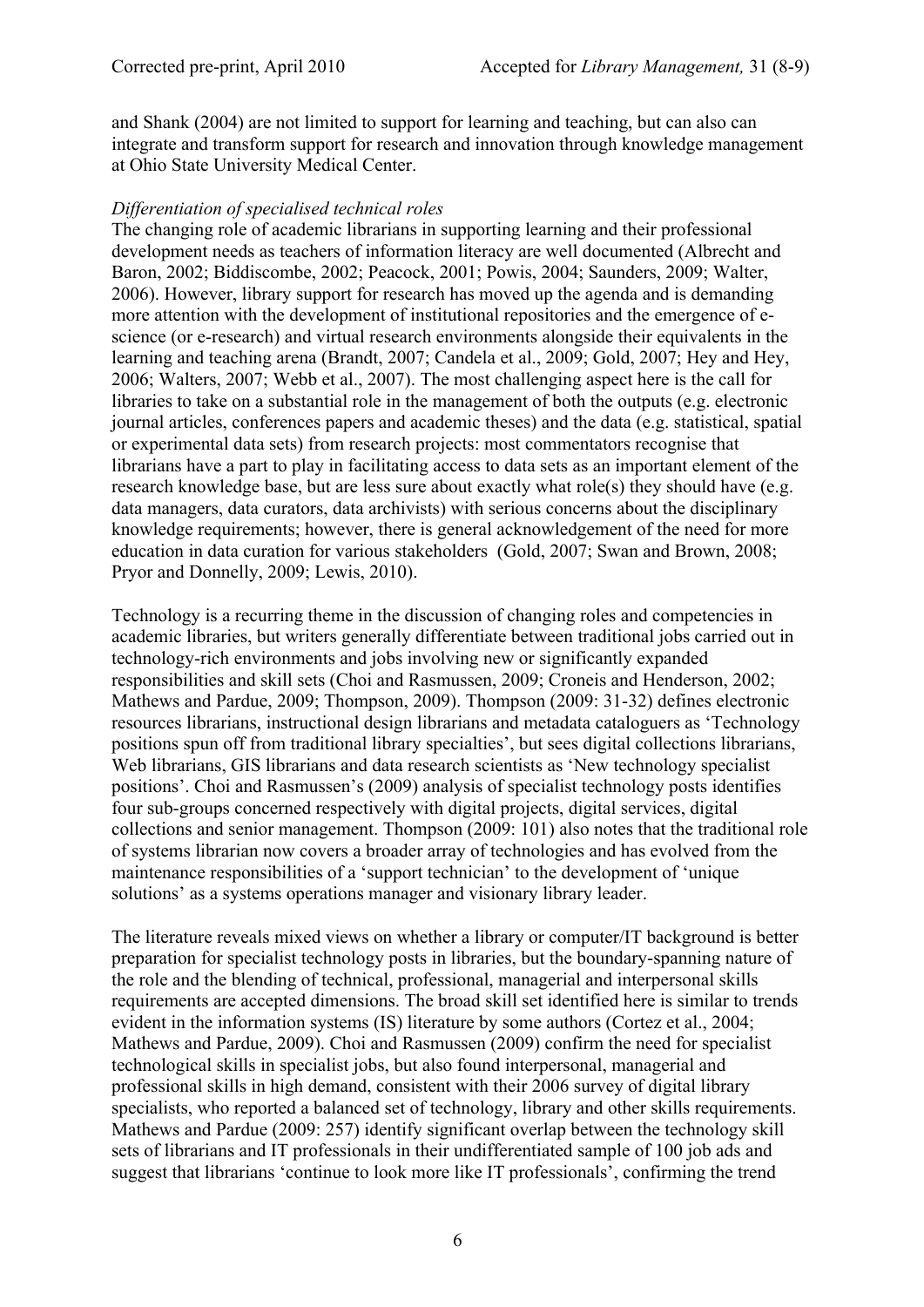towards merged library/IT roles (Woodsworth et al., 1992; Garrod, 1999; Norry, 2004). Goddard (2003) suggests a boundary-spanning solution to the library versus IS/IT question, advocating the combination of the standard MLS degree followed by a shorter IT diploma.

### *Expansion of the information discipline*

The emergence of information science education programmes or tracks in the 1970s has been perceived by some as a competitive threat to librarianship (e.g. Grotzinger, 1986), but others welcomed 'a conscious attempt to introduce academic rigour and standardized research methodologies into an area which evolved on a largely *ad hoc* and pragmatic basis' (Martin, 1987: 130) or spotted an opportunity to elevate the discipline, by establishing an intellectual base that would unify practice and theory (Wilson and Hermanson, 1998). Commentators warned that boundaries were shifting and the diffuse nature of the emerging market for information workers would bring more significant competition from business schools and information systems programmes (Van House and Sutton, 1996; Crowley & Brace, 1999), a threat that has not gone away (Bonnici et al., 2009).

Disciplinary identity has continued to be debated in the 21st century, with the shift from library to information science now extending to information systems, information technology and computer science and the word 'library' often dropped from department/school names and programme portfolios (Cronin, 2002; Audunson et al., 2003; Um and Feather, 2007; Lynch, 2008; Bonnici et al., 2009). Audunson et al. (2003) and Um and Feather (2007) detect a more fundamental shift from a humanities and social sciences perspective to science and technology. Several authors note the move away from a library/institution-specific, professionally-oriented and service-based focus to a broader location-independent, academic and systems-based interest in all aspects of information (Audunson et al., 2003; Bonnici et al., 2009; Lynch, 2008). Audunson et al. (2003) see this as an undesirable departure from the inter/multi-disciplinary dynamic of a research-based professional field based on a blend of different subjects to the more limiting perspective of a pure academic discipline, where research is more concerned with refining theory than improving practice. Bonnici et al. (2009: 272) observes that 'the nature of the relationship of the *L* [library] and *I* [information] philosophies…remains unresolved'.

The formal establishment in 2005 of the iSchools Caucus, a select group of *information*  schools deliberately positioning themselves apart from the mainstream library science tradition in a new 'iField', has refuelled earlier debates, with writers unsure what this move means for the future of professional education in our field (Bonnici et al., 2009; Cronin, 2005; Wallace, 2009). Members of the group have collectively and individually made bold claims about their intentions, prompting Cronin (2005: 363) to comment on the 'intelligent phrasing' of one School of Information's mission, but query whether the aspirations of others 'may be outpacing their assets'. Further examination of the phenomenon reveals that despite the widely publicised closure of formerly prominent MLS programmes, in practice the majority of the iSchools have continued to promote library education on their websites (Bonnici et al., 2009; Wallace, 2009), leading Bonnici et al. (2009: 273) to the reassuring conclusion that 'The iField is not only "at the heart of everything", but has ingested the *L* into its heart'.

Broady-Preston (2009) picks up the themes of identity and positioning in discussing the blurring and fusion of boundaries, both between the information and IT professions and within the library and information profession. She shows how this is formally acknowledged in the CILIP (2004: 2) *Body of Professional Knowledge* (used to accredit programmes in the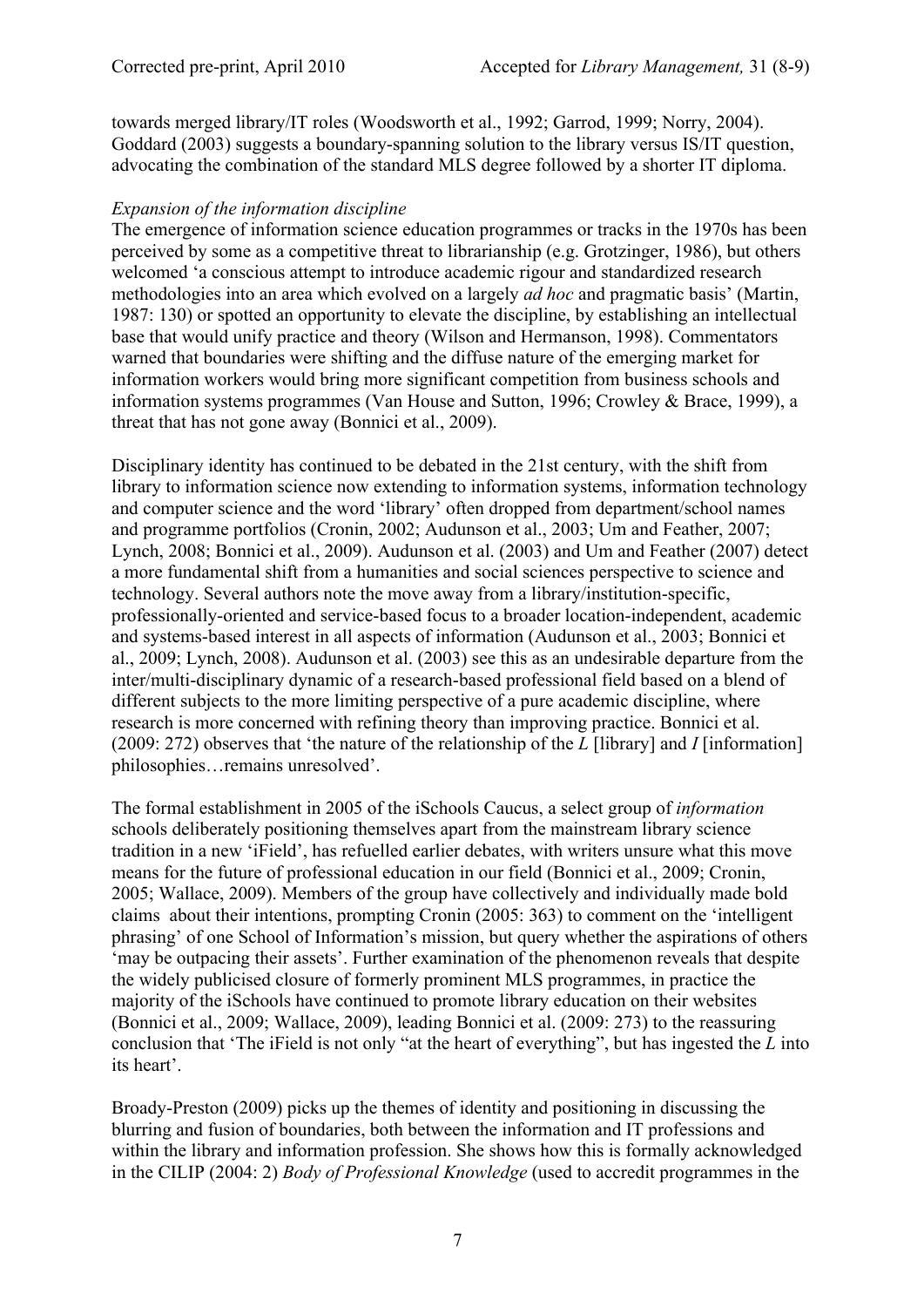UK), which identifies 'a degree of overlap with the knowledge bases of other professions, such as the British Computer Society, UK Council for Health Informatics Professionals and the Records Management Society', quoting the Chief Executive of The National Archives among others on the perceived silos and insularity of the library/information professions and the need to rethink traditional definitions of professional information work. Her survey of perspectives from experienced educators, senior practitioners and professional bodies reinforces the view of a discipline still searching for its identity in the classroom and on the playing field. Broady-Preston (2009: 275) concludes by citing two unique examples of UK programmes (the BA in Historical and Archival Studies at Aberystwyth and MSc in Chemoinformatics at Sheffield) that 'require not merely an inter-disciplinary approach, but a fusion of differing disciplines to create a new, composite area of study' and in effect a new breed of hybrid or blended information professional.

### *Connections between academics and practitioners*

Library practitioners often complain about educators abandoning traditional subjects, such as cataloguing or book history (Quattrochi, 1999). Lynch (2008) confirms that there have been significant changes, with courses in cataloguing, book selection and reference work no longer part of the core curriculum; she also notes that the demotion of cataloguing has been hotly contested. However, information literacy now rivals cataloguing as the subject generating the strongest criticism from the practitioner community and revealing the most significant disconnect between the academy and the profession. Academic librarians frequently lament its absence or poor coverage in professional education and their inadequate preparation for teaching and other instructional activities, but this issue is rarely mentioned by professional educators (Peacock, 2001; Albrecht and Baron, 2002; Walter, 2006; Bewick and Corrall, 2010).

Although practitioners frequently claim that library educators are out of touch with the profession, many academics are keen to collaborate (notably through engaging practitioners as visiting lecturers/adjunct professors) and some education programmes are actually led and delivered by practitioners, typically via continuing/extended education departments (Heery, 1999; Johnson, 1997; Lynch, 2008). Heery (1999) describes the successful MSc established by UK practitioners in the south-west of England, while Lynch (2008) reports similar initiatives in the US. Audunson et al. (2003: 201) identify a need for short refresher or 'reeducation' courses for practising librarians and Lynch (2008) confirms growing interest in continuing professional education in her review, which is consistent with the move towards mandatory continuing professional development reported by Broady-Preston (2009).

Formal statements by professional and official bodies on the knowledge, skills or competencies that library and information practitioners are expected to demonstrate in professional roles can inform curriculum planning and indicate shared understandings between educators and practitioners on curriculum content; their usage by schools/departments also shows how the academy values formal accreditation and informal approbation by their professional constituency (Um and Feather, 2007; Lester and Van Fleet, 2008). However, the international networks and global markets that characterise the contemporary library and information field make reference to all relevant documents a daunting task, as educators arguably need to look beyond the accrediting and standard-setting organizations in their own countries to ensure that offerings meet wider expectations.

In the UK, for example, educators should refer to the *Body of Professional Knowledge* of the Chartered Institute of Library and Information Professionals (CILIP), the Subject Benchmark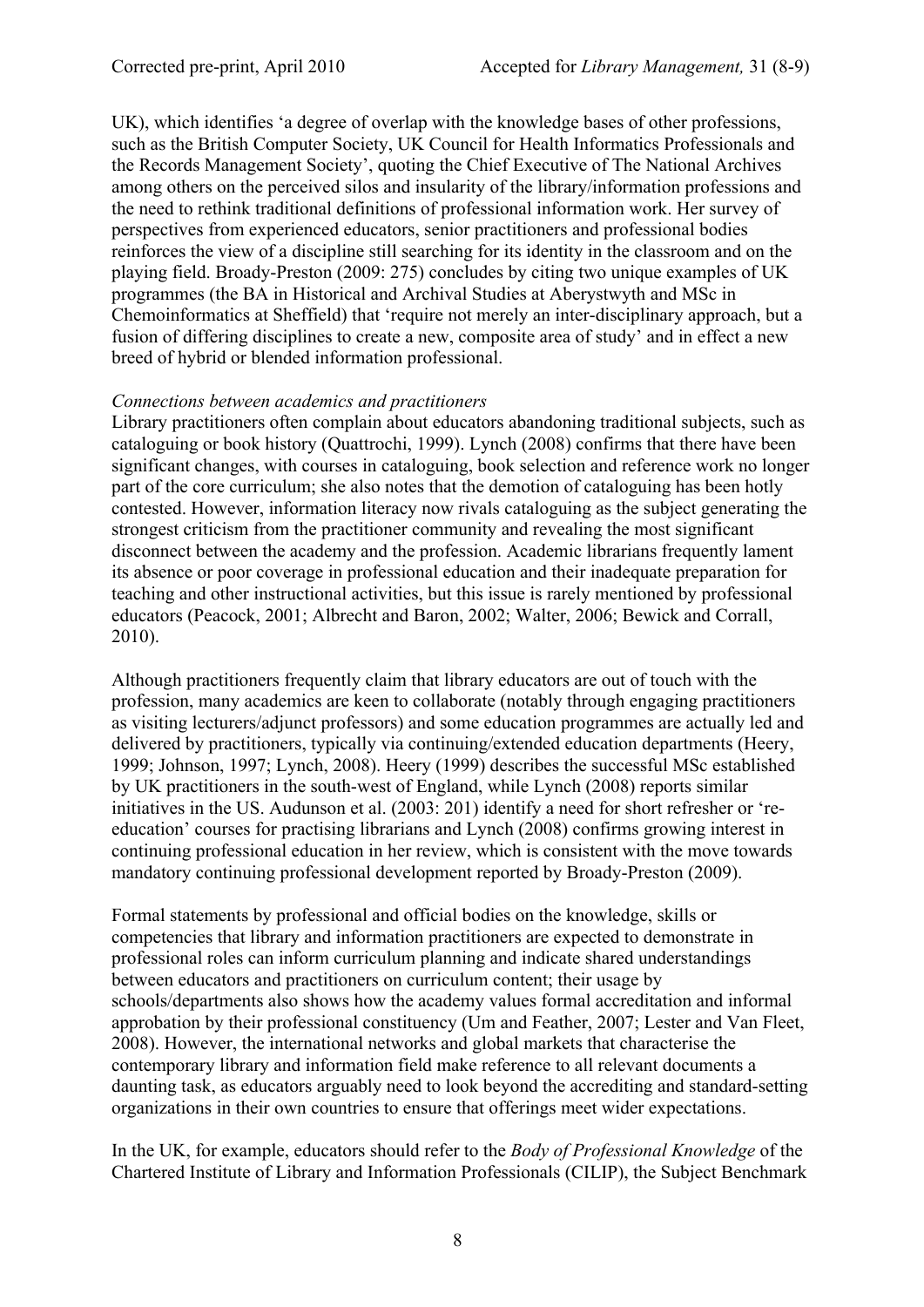Statement for our discipline published by the Quality Assurance Association for Higher Education and the National Occupational Standards for our profession, issued by the relevant Sector Skills Council (CILIP, 2004; QAA, 2007; LLUK, 2008). In addition, they could consult the formal skills frameworks that have been developed for key employment sectors, such as the recently produced *Government Knowledge and Information Management Professional Skills Framework* (GKIMN, 2009) and the Information and Knowledge (IK) dimensions of the National Health Service *Knowledge and Skills Framework* (DH, 2004).

The government *Professional Skills Framework* is an interesting exemplar as it presents records managers, librarians, knowledge managers, information managers and others as a single unified Knowledge and Information Management (KIM) profession, exceeding the unification represented by merging the Library Association and Institute of Information Scientists into CILIP, which remains separate from the Records Management Society (CILIP, 2004; GKIMN, 2009). However, if concerned to reach international markets, UK educators would also need to consider the knowledge and competencies statements developed by relevant professional organisations around the world, such as the American Library Association's *Core Competences of Librarianship* (ALA, 2009)*,* the Australian Library and Information Association's Core Knowledge Statement (ALIA, 2005), SLA's *Competencies for Info Pros* (Abels et al., 2003) and the International Federation of Library Associations *Guidelines for Professional Library/Information Educational Programs* (IFLA, 2003)*,* as well as checking competencies and proficiencies for particular roles or specialist fields, such as reference/user services librarians (RUSA, 2003), instruction librarians (ACRL, 2008), technology specialists (Thompson, 2008) or health sciences librarians (MLA, 2007).

## **Implications of trends and developments**

Our review has located the emergence of composite, hybrid and blended library and information professionals in the context of a converged, diffuse and expansive global information landscape. Hybridity and blending is evident in the strategies, structures, services, systems, spaces, skills and staff of academic libraries and related service departments in tertiary education. Key features of the contemporary landscape include overlapping roles, broad skillsets, stretched identities, specialised niches and competency gaps in strategic specialties. The academic side of the story, as reflected in the information and library schools and departments responsible for preparatory (and continuing) education, is similarly challenged in terms of its intellectual base, market standing, professional allegiances, stakeholder relationships and curricular treatment of practitioner priorities. Identity and status are issues for both academics and practitioners, but their concerns are different and there are also divergent perspectives within each constituency. The current situation makes the design, development and delivery of library and information education problematic, creating tensions and dilemmas for curriculum planners tasked with meeting the needs of both their academic institutions and their professional communities. Figure 1 presents an analysis of the forces at play in the 'iField', showing the competing values surfaced in the academic and professional standpoints represented in the literature.

As we are working in a complex fast-moving pluralist context, traditional approaches to academic planning, with their long lead-in and gestation cycles, will not enable us to respond quickly and flexibly to stakeholder concerns and market demands. We must plan strategically, but using methods suited to dynamic environments, which support continual review and development of programmes and curricula, with reference to changing academic and professional needs and priorities, while also taking account of strategic moves within our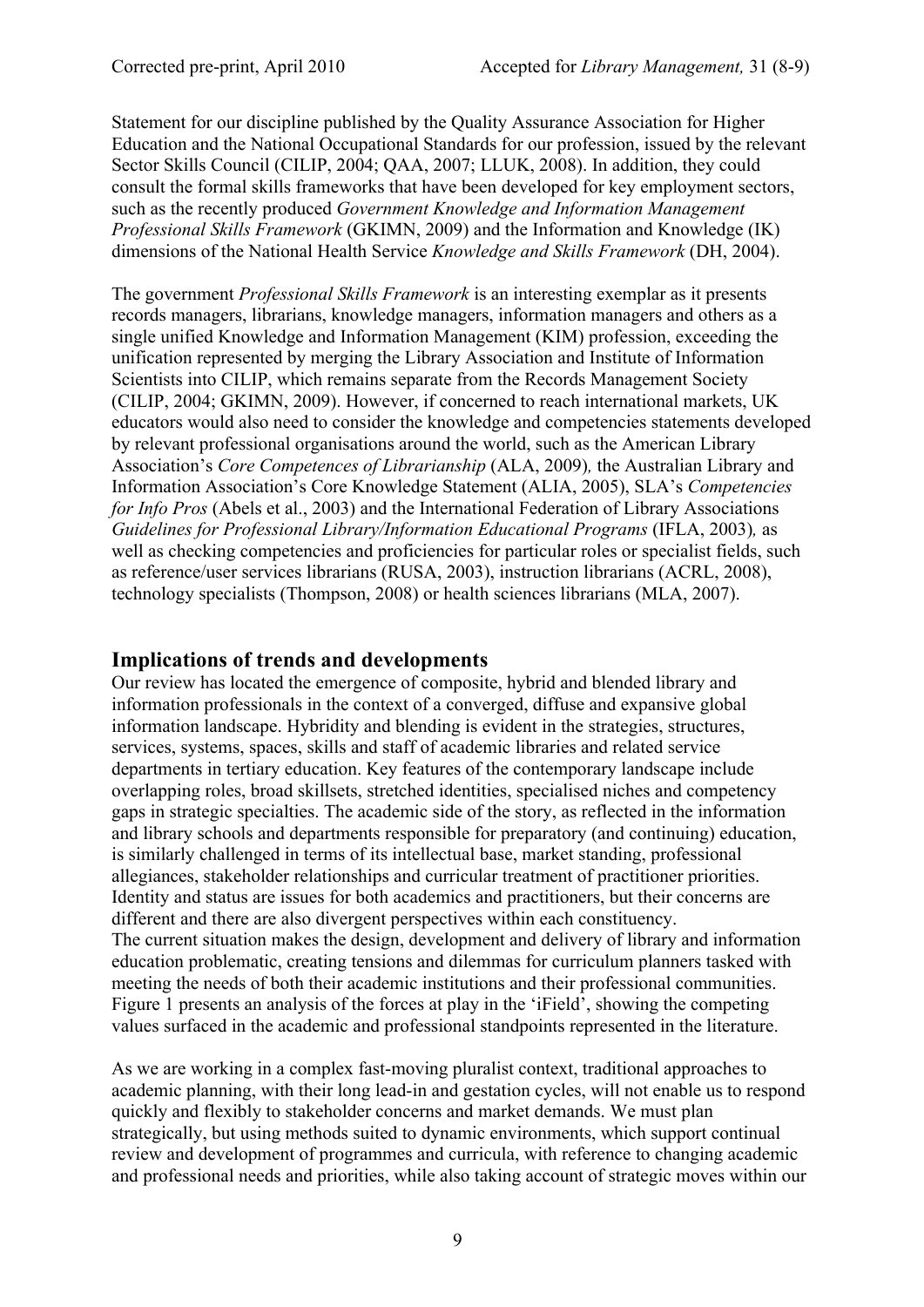parent institutions and key trends in the wider environment. Ackoff's (1981) concept of 'interactive planning' fits this context and the three principles that underpin his model meet the methodological criteria identified. His theory argues that strategic planning should be:

- *participative* to build understanding and help implementation (for example, by engaging and interacting with stakeholders to develop strategies);
- *continuous*  to monitor the environment and evaluate changes (for example, by undertaking and acting on product and portfolio reviews);
- *holistic* to co-ordinate and integrate multiple units and different levels (for example, by reviewing the whole portfolio, rather than planning selectively and separately).



**Figure 1.** Force field analysis of information studies education

# **Case study**

*Case description*

The Sheffield iSchool was founded in 1963 as the Postgraduate School of Librarianship. It has always had a strong research focus and later became the School of Librarianship and Information Science, then dropped librarianship from its title to become the Department of Information Studies. Sheffield was the first UK institution invited to join the iSchools group when membership was extended beyond North America in 2008/09 and then decided to adopt the name Information School as a clearer, simpler title for the international multicultural arena in which we now operate (with our formal title changing to School of Information).

Sheffield Information School has been awarded the top rating for the quality of its library and information science research in every national assessment to date, putting us in the number one position for 24 years. Our MA Librarianship is our flagship programme and leads the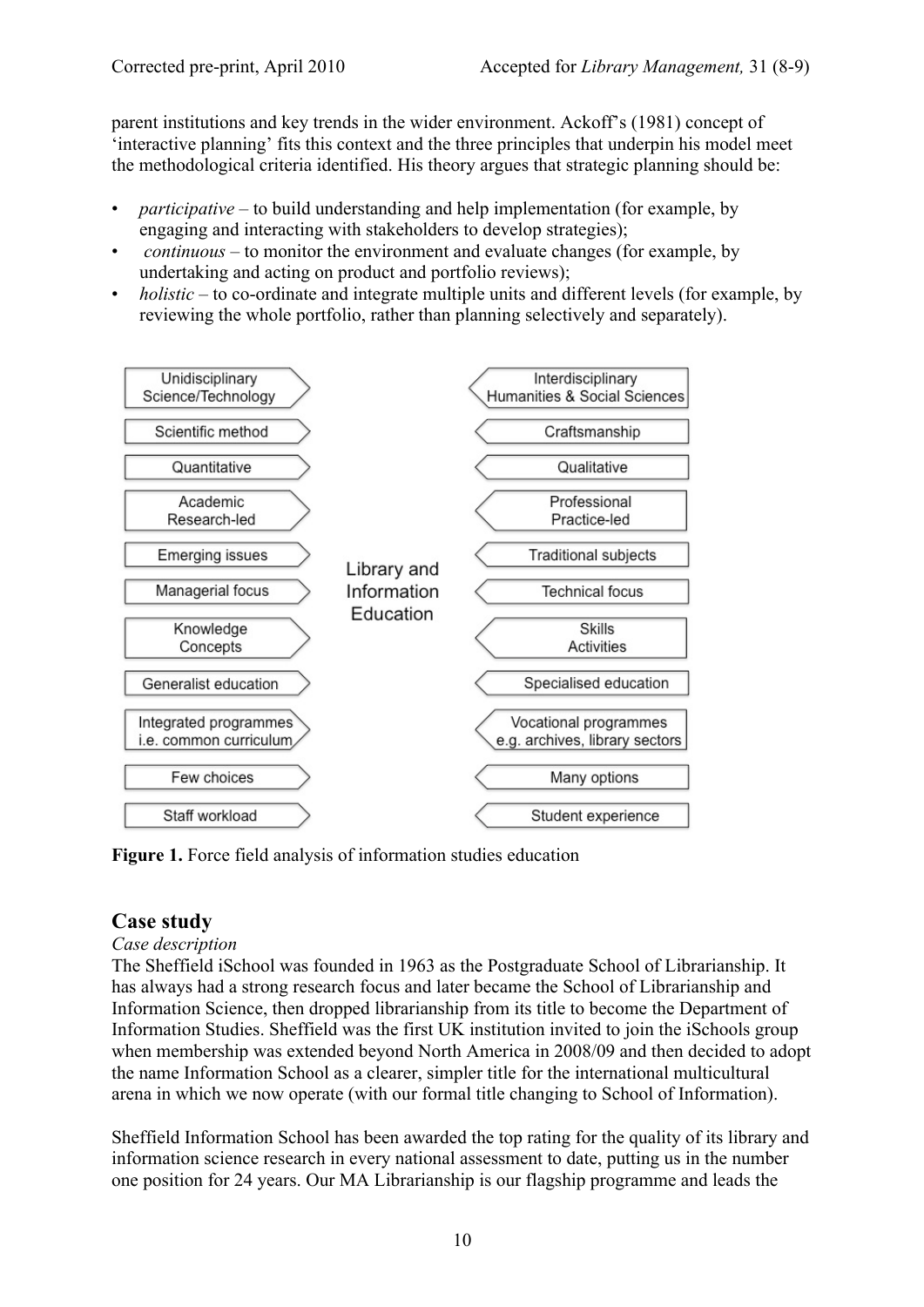field with its distinctive combination of theory and practice, enabled by a policy of employing research-active staff with substantial practical experience and extensive professional networks, as well as involving visiting professors and leading practitioners in our teaching. We currently have around 20 academic staff, with additional teaching provided by our own Learning Technologist and the Academic Liaison Librarian for our discipline, who is formally contracted to work as a part-time teacher on our programmes.

Although originally set up as a postgraduate school, we now offer both postgraduate and undergraduate programmes that prepare candidates for the full spectrum of informationrelated careers, including specialist posts as librarians, information managers and information systems professionals, in addition to other roles where information handling is central or critical to the job. Our courses have diversified over time to include certificates, diplomas and undergraduate degrees, in addition to the traditional masters and PhD, as well as specialised Masters (for hybrid information professionals) in Chemoinformatics, Health Informatics, Multilingual Information Management, Electronic & Digital Library Management and Information Literacy. We also offer CPD pathways through our courses as 'professional enhancement' versions to complement our basic 'professional preparation' programmes, as well as individual modules for practitioners wanting to update their knowledge and skills. A key feature of our portfolio is the collaborative provision developed with other schools; for example, our MSc Information Systems is delivered with the Department of Computer Science and our MSc Information Systems Management with the Management School.

Our student numbers have expanded as our portfolio has diversified, so that we currently have around 350 taught students (around half of whom are postgraduates) and about 60 research students. Our largest intakes are in Information Management (BSc/BA and MSc) and Librarianship (MA), with the latter programme recruiting around 35 students per year. We attract students from all over the world, with approximately half our intake drawn from overseas, including large intakes from Asia and the Middle East. However the cultural mix varies between programmes: only a small proportion (c15%) of undergraduates are from overseas, whereas there is a substantial majority of international students on both taught (c55%) and research (c75%) postgraduate programmes.

#### *Curriculum development as a continuous improvement strategy*

Changes in the environment and demands of the marketplace have necessitated continual review and renewal of the contents and delivery of our teaching portfolio, at both module and programme levels. The curriculum of established programmes has evolved to reflect research, innovation and developments in our field, dialogue with practitioners (including our Advisory Panel of senior information professionals) and feedback from students and employers. Over the years, we have added new topics and electives, implemented new methods of teaching and assessment, and experimented with new systems and technology (including course management systems and virtual classroom software for real-time delivery of distance education). We have also created new niche programmes in response to the emergence and growth of new professional specialisms matching our areas of expertise, which typically mix new purpose-designed units with modules from our existing portfolio.

Most changes have been incremental, but cumulatively amount to significant innovation. Many curriculum developments have been designed to prepare students for hybrid specialist roles, reflecting a longstanding interest in boundary-spanning information professionals shared by members of our Libraries & Information Society and Educational Informatics research groups (Fowell and Levy, 1995; Corrall and Lester, 1996; Levy and Roberts, 2005;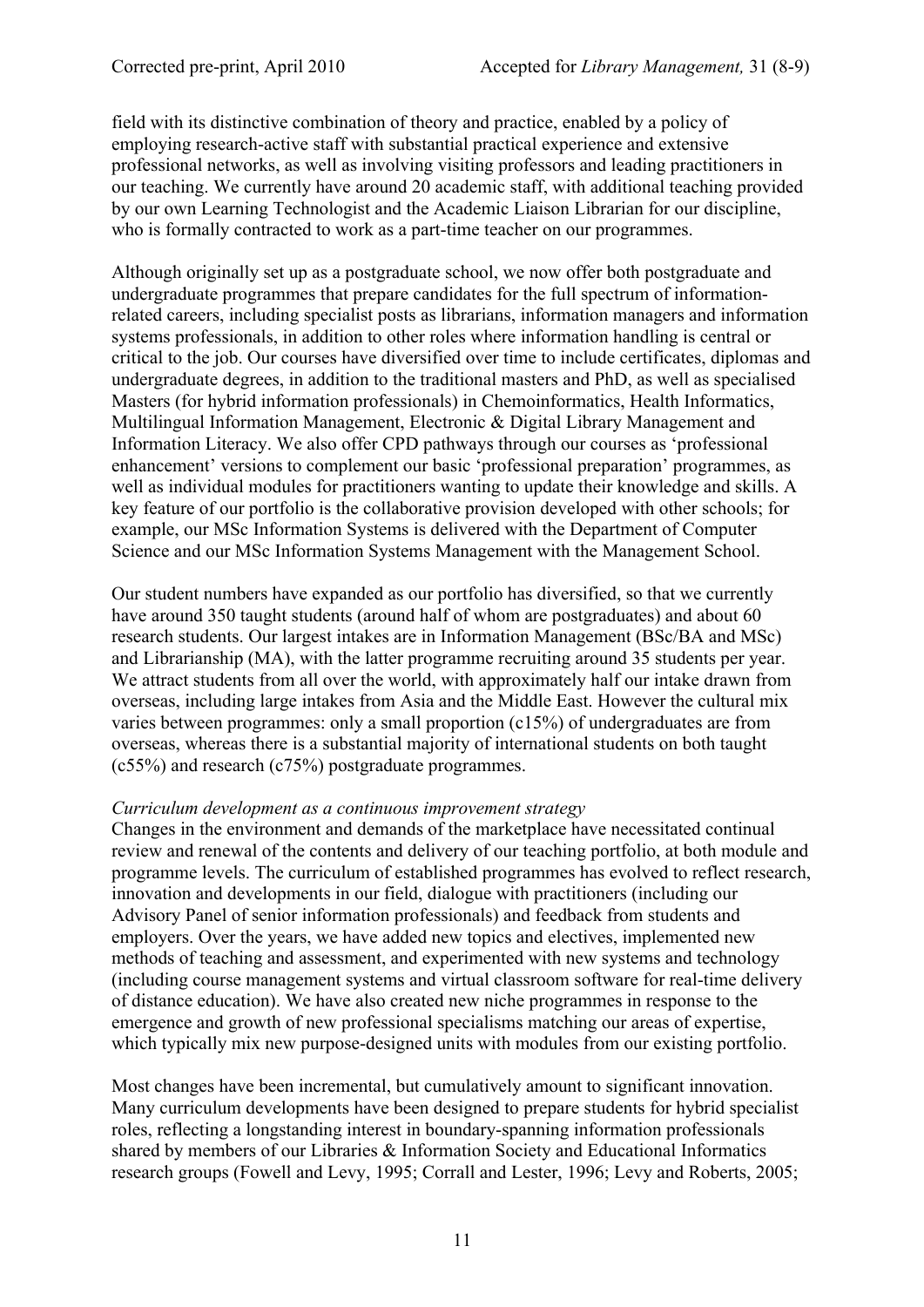Cox, 2007; Corrall, 2008; Corrall and Cox, 2008). The current Sheffield model of hybrid information specialisms builds on earlier work that dates back to the time of the UK eLib programme (Corrall and Lester, 1996), which has evolved to reflect the complexity of the eresearch and Web 2.0 world (Corrall, 2008; Corrall and Cox, 2008). Figure 2 presents our current conception of the blended professional, differentiating three traditional specialist professional groups: library/information science specialists, IT/media specialists and academic/professional discipline specialists, labelled 'content', 'conduit' and 'context' specialists respectively; alternatively they can be seen as 'knowledge', 'infrastructure' and 'domain' specialists.



**Figure 2**. Sheffield model of blended information professionals

Within this model, we identify three broad categories of new hybrid specialists whose work spans the boundaries between the three established professional groups. These categories also include distinct sub-specialisms, illustrating how information professional roles have simultaneously become both cross-functional and more specialised, adding breadth and depth to an already specialised job. The following are examples of each category:

- 1. *E-content and digital library specialists (content + conduit)*, e.g. electronic resources coordinators, digital collection project managers, directors of digital libraries, heads of estrategy, intranet/web managers and repository librarians;
- 2. *Discipline-based information and knowledge specialists (content + context + conduit)*, e.g. subject/liaison librarians, information literacy co-ordinators, instructional design librarians, geographic information systems specialists, data librarians, data scientists;
- 3. *Context-specific technology and media specialists (context + conduit)*, e.g. computerassisted learning specialists, educational/instructional/learning technologists.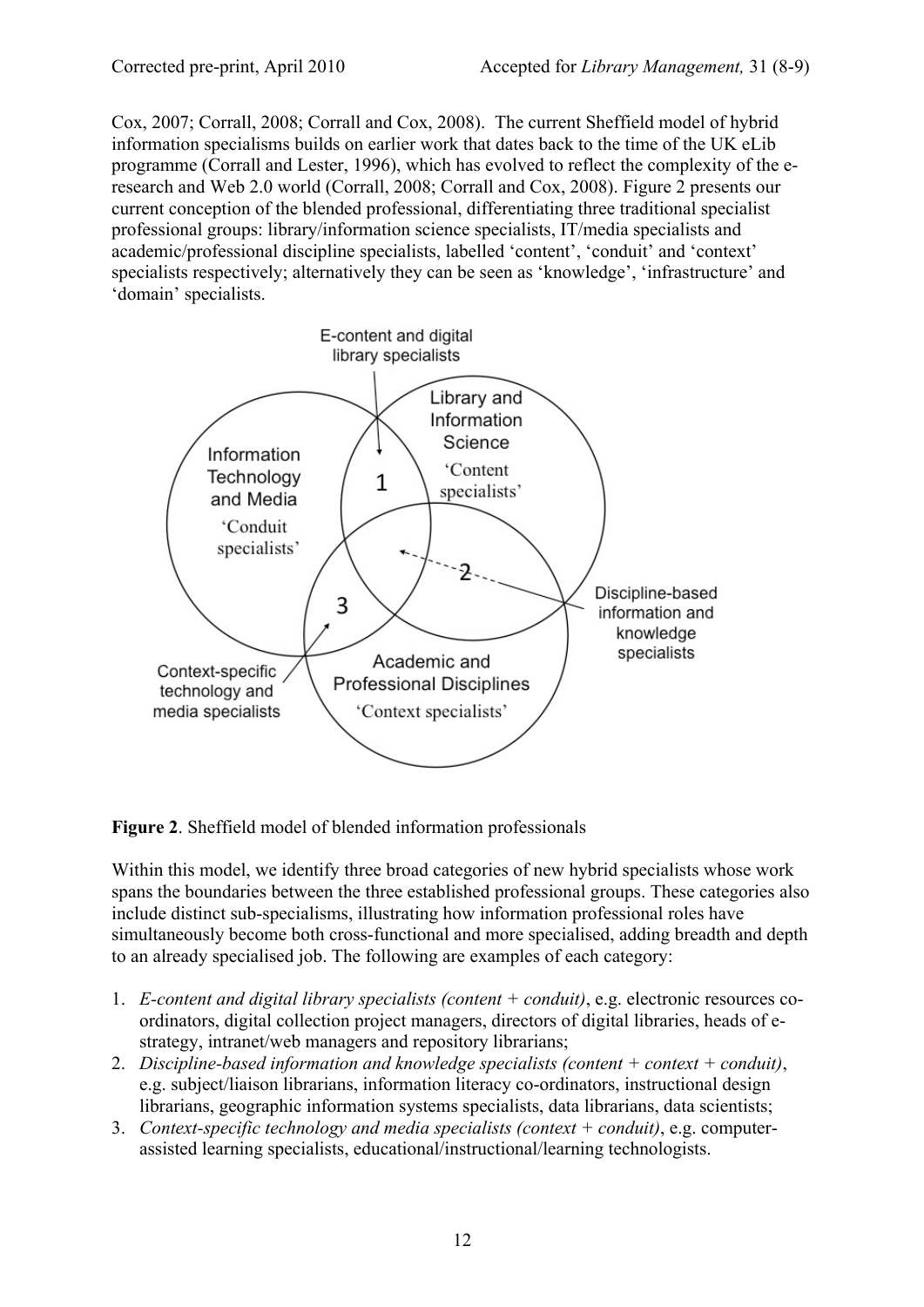#### *Preparing and enhancing digital library managers*

The treatment of information technology in our postgraduate programmes has evolved in line with its integration into professional practice and everyday activities. Our Librarianship students are expected to be IT literate as a result of their undergraduate education and employment experience. However, we encourage them to take our non credit-bearing module on 'Essential Computing Skills', which provides hands-on practice in using advanced features of word-processing and presentation software, in addition to tuition on bibliographic management software, web authoring and website design, thus ensuring they have the skills required for other modules on their programme (and assumed by most employers). The ubiquity of IT in information work means that it is now a prominent feature of many of our modules, notably 'Information Retrieval: Search Engines and Digital Libraries' and 'Information Resources and Information Literacy', which are both core courses for Librarianship. Both modules have been continually reviewed and updated to incorporate the latest thinking on these subjects, which are important research areas for our world-leading Information Retrieval Research Group and Centre for Information Literacy Research.

Continuing advances and proliferation of both specialist systems and generic technologies in libraries (integrated library systems, electronic resource management systems, digital object/asset management systems, Web 2.0, etc.) have also prompted us to provide more extensive and explicit coverage of technology-related topics in other core modules taken by Librarianship students. For example, a few years ago we introduced a two-hour session on 'Managing information systems and technology' as part of our core course on 'Management for Library and Information Services' and recently added a second session on the topic to extend our coverage. Similarly, we have gradually built up our coverage of institutional repository management in our 'Academic and Research Libraries' module, which now includes an assessed group project over several weeks in which students investigate stakeholder attitudes to open access from the perspectives of academic researchers, library managers and journal publishers. One session associated with this module includes presentations from an acquisitions librarian, a commercial publisher and a serials agent, followed by discussions of alternative open access scenarios. Another session includes a case study from a senior practitioner at a university library that has had a leading role in institutional repository developments.

Students with an interest in the more technical aspects of electronic and digital library management can choose more specialist technology-related modules as elective units, for example 'Content Management Systems', 'Database Design', 'Educational Informatics', 'Human Computer Interaction and User Interface Design' or 'Information Storage and Retrieval Research'. The array of electives available to students at Sheffield reflects the breadth and diversity of our programme portfolio, which in turn reflects the wide-ranging interests and expertise of our staff, whose disciplinary backgrounds range from arts and humanities through to the pure and applied sciences, including several with computer science backgrounds and IT industry experience. Librarianship students can exploit our multidisciplinary strengths by taking modules designed primarily for Information Management or Information Systems students to focus their more specialised secondsemester studies on specific technology-related subjects. They can also choose a technologyrelated topic for their dissertation project: subjects recently researched by Librarianship students include virtual reference services, next-generation OPACs, institutional repositories, RFID technology, digital video archives and image retrieval. Studying in an iSchool with a broadly-based portfolio can thus offer librarianship students interested in a digital library career the possibility of following a tailored technology pathway.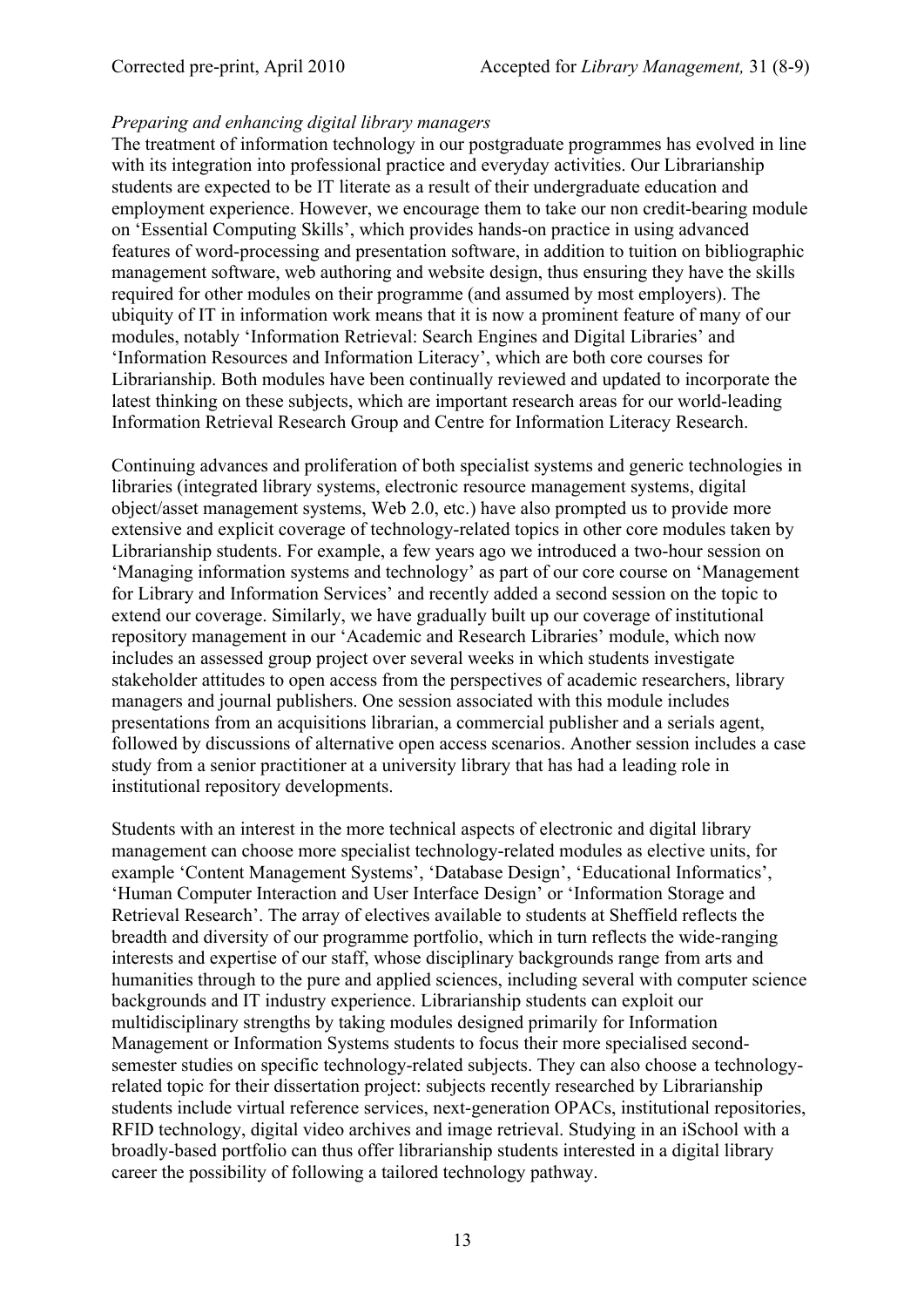In addition to the electives already mentioned, in 2009 we launched a new unit on 'Digital Multimedia Libraries' specifically aimed at students interested in working at the contentconduit intersection of our blended professional model (shown in Figure 2). This module gives students hands-on experience of building a digital library as part of their assessed coursework and also includes a visit to a university library with a large digital library development team and presentations from specialist practitioners in the field. Our final innovation in digital library education is our new MSc in Electronic & Digital Library Management, which incorporates the module just described, as well as another new module on 'Management and Strategy for Electronic and Digital Libraries', supplemented by core units on 'Designing Usable Websites' and 'Information Retrieval'. Students can take 'Academic and Research Libraries' as a sector-specific elective along with other electives, such as those listed earlier. We also offer a more flexible mixed-mode part-time PGCert in Electronic & Digital Library Management, delivered via two one-week residential blocks and a supervised work-based project, intended for mid-career professionals seeking to refresh and upgrade their skills to meet emergent job opportunities.

#### *Preparing and enhancing information literacy educators*

The treatment of information literacy in our postgraduate portfolio is a good example of how a subject flagged by practitioners has progressively gained ascendancy within an existing core module and encouraged a shift in focus, in addition to stimulating curriculum innovation in a novel specialist elective and a whole specialised programme. A module on information resources has been central to our Librarianship programme for many years, but has evolved in line with the changing digital information landscape and the impact of the network revolution on library resources and services. In 2005, we changed the module name from 'Access to Information Resources' to 'Information Resources and Information Literacy', signalling an increased emphasis on the latter in the syllabus. We also started to change the emphasis in other ways, aware of criticisms from practitioners and graduates about not providing adequate preparation for their roles as information skills trainers and information literacy educators.

The focus of this module was previously on enabling students to understand the concept of information literacy and to develop their own competence, rather than on developing their abilities as information literacy teachers, though we highlighted the teaching/training role by including case studies presented by practitioners. However, in 2006 we introduced a new 'search/teach task', in which students work in pairs over four weeks to create a short instructional guide to using a specific aspect of a particular database (*Emerald Insight, Google Scholar, Library and Information Science Abstracts* or *Web of Knowledge)*. As preparation for this task, we introduce them to theories about learning styles and principles of learning design, as well as providing guidelines on designing user documentation. In addition to their database guide, students also have to produce a list of links to other recommended guides, tutorials, evaluations and sources of information about their allocated database and publish this using a Web 2.0 tool. The final part of the task involves evaluating one of the guides produced by their classmates.

This unassessed assignment has succeeded in making students more confident about applying for professional roles that involve training or teaching and has also prepared them better for job interviews, as candidates for entry-level posts in UK academic libraries are often asked to design and deliver a short information skills session as part of the selection process. However, in 2009, in response to employer and student feedback, we extended our coverage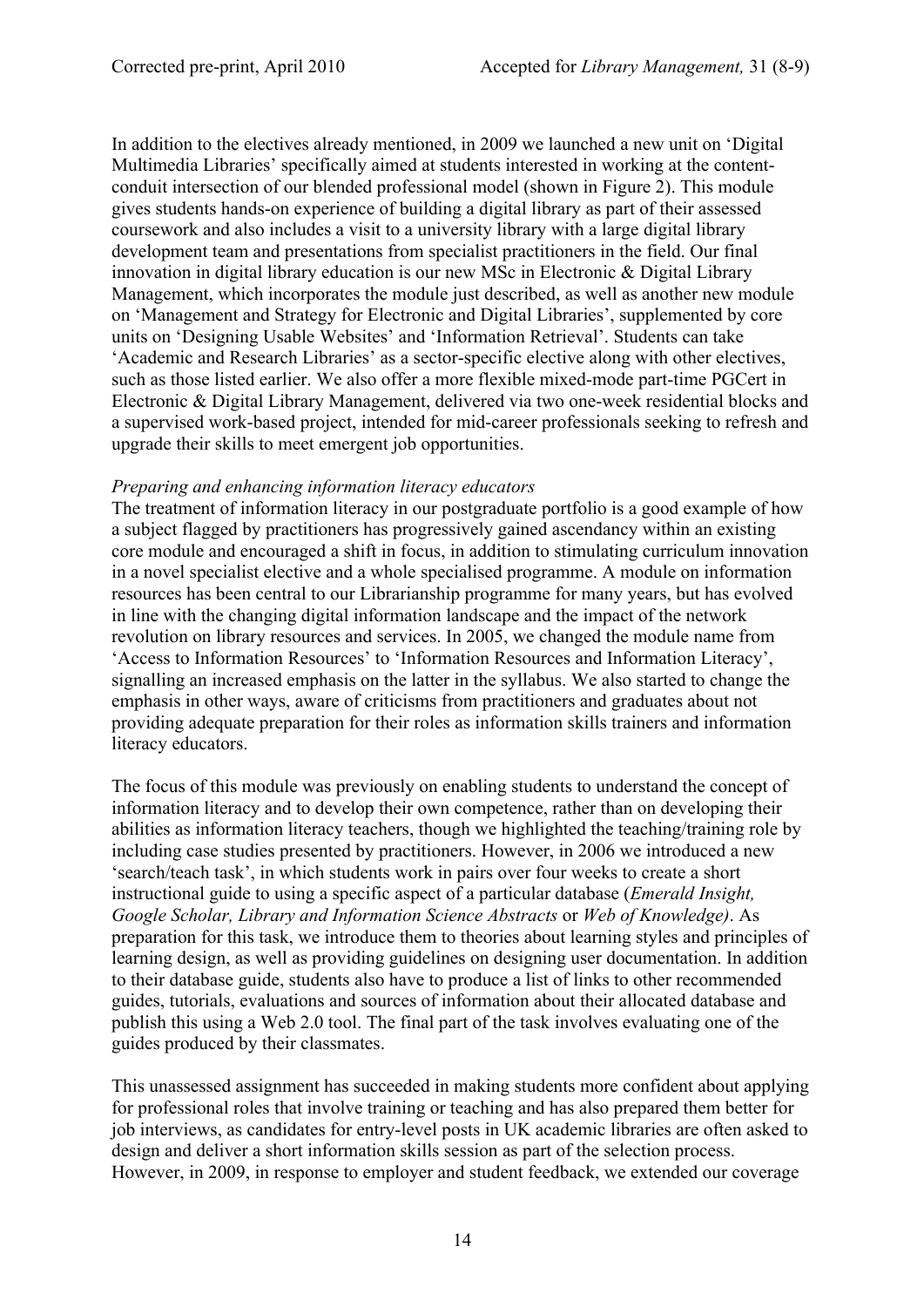of information literacy teaching further, by adding an optional 'practitioners' seminar' to the module, enabling students to work together on the development of their teaching skills in a half-day workshop session, run twice and led by two expert practitioners, who are both National Teaching Fellows, as well as being Fellows of CILIP and authors of one of the leading texts on information literacy teaching (Webb and Powis, 2004).

In addition to developing the content of this core module, in 2005, we launched a new seminar-based elective on 'Information Literacy Research', which aims to deepen understanding of key research problems in information literacy and appropriate methods of investigating them, involving researchers in the field and covering both theoretical and practical perspectives. Our final innovation in information literacy education is our new MA in Information Literacy, which incorporates the two modules already described and the 'Educational Informatics' module mentioned above, as well as a new double-length module, 'Education for Information Literacy', which provides more in-depth treatment and critical understanding of information literacy pedagogies through reflective practice. Designated units from this new programme can also be combined to obtain Certificate or Diploma awards or taken as individual modules, for example by experienced practitioners wanting to update and/or enhance knowledge and skills gained in their initial professional education.

#### *Curriculum review as a holistic planning activity*

In 2008-09 we initiated a more fundamental review of our postgraduate taught programmes, in an effort to streamline delivery, simplify offerings, facilitate access for work-based learners and in particular to meet the needs of practitioners in emergent specialist roles (including blended librarians). The review was triggered by operational problems, including difficulties in resourcing and scheduling our growing portfolio of modules to enable all the combinations that our programme regulations allowed, but it was quickly recognised as a strategic priority to facilitate continuing development and renewal of our educational provision. We have drawn on an array of data sources to inform our work, including meetings with the Vice-Chancellor and our Advisory Panel, a study tour to North America by a former head of department, focus groups with current students and a panel session on the future of professional education at the 2009 CILIP Umbrella conference. Figure 3 shows the conceptual model for a revised streamlined curriculum as the output from the first stage.

The model proposes a simplified programme structure, based on shared core modules common to all programmes throughout semester 1, followed by a combination of shared and parallel core modules in the early part of semester 2, after which students begin to specialise in their chosen fields by taking an identified specialist seminar stream, leading to the completion of a dissertation on a chosen topic. It was intended to improve economies of scale, assist selection of courses by students and facilitate development of new programmes for emergent markets. It represents a significant departure from the present situation: all our current programmes meet the core knowledge requirements for CILIP accreditation, but they do this through different configurations of shared and separate modules. However, a unified structure with a common core is consistent with trends towards convergence in our sector.

The next stage involved comparing the topics covered by our current core modules with a view to rationalisation and resulted in a proposed four-part core curriculum for semester 1, suggesting the merger or convergence of two pairs of modules. However, moving from the concept to a concrete plan proved problematic, with several stakeholders arguing that it was essential for recognised professional groups (such as librarians and information systems professionals), to develop a professional ethos and distinct identity from the start of their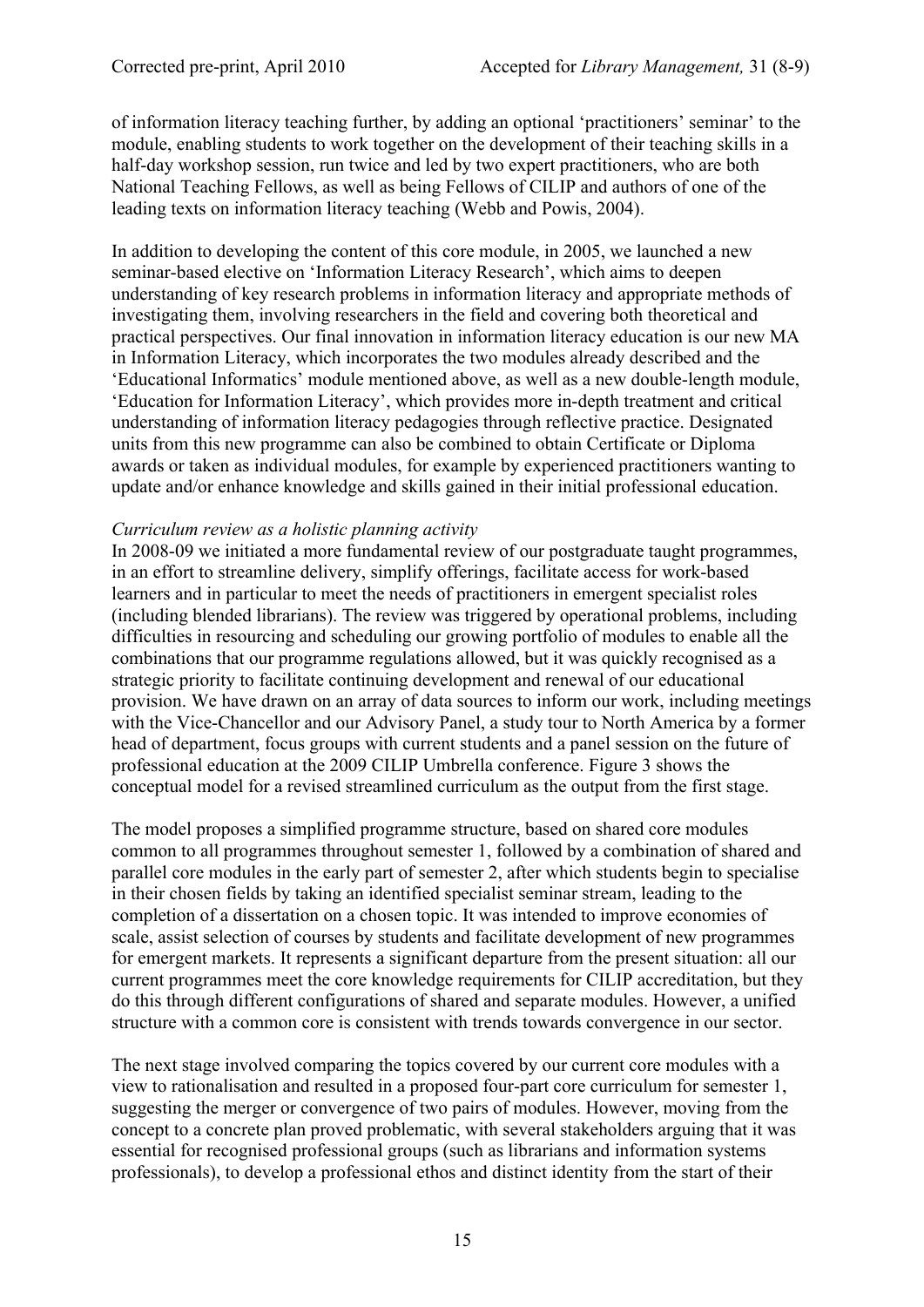programmes and that the subjects in question needed to be presented and discussed in a meaningful operational context; suggesting that if we combined the modules, we might need separate streams for some topics or activities. A related proposal from this phase was to use the same four-part structure to group elective modules in semester 2, on the basis that this would help students to consider whether they wanted to focus their semester 2 studies by specialising in one particular area (knowledge organisation, information literacy, organisation behaviour or social context) or choose modules from different groups to gain a more broadlybased generalist education. At present students typically have to choose two or three electives from a diverse list of 15-20 modules and often find this a challenging task.



**Figure 3**. Conceptual model of new programme structure

Work on the review is continuing and initial results are promising. The conceptual framework has evolved from the original common core of four modules to a common core of four subject areas, but with ongoing discussions on the scope for interactions between different modules in the same subject area. Some innovative proposals for engaging the Librarianship and Information Systems students in joint activities on information society themes have already emerged, along with ideas for significantly extending coverage of both traditional (e.g. cataloguing) and contemporary knowledge organisation systems in our 'Information Retrieval' module. We are also extending the grouping of semester 2 electives beyond the four core subjects as our range of modules offers numerous other potentially useful configurations, including suites of modules that could form specialised pathways for blended academic librarians, for both initial and continuing professional education.

### *Education for blended librarianship*

Table 1 [appended] shows the MA Librarianship core curriculum mapped against the QAA (2007) Subject Benchmark statement and the Sheffield iSchool four core subjects. Table 2 [appended] shows generalist and specialised pathways through the programme for academic librarians, identifying clusters of modules for students interested in careers as Information Literacy Educators and Digital Library Managers, in addition to displaying other modules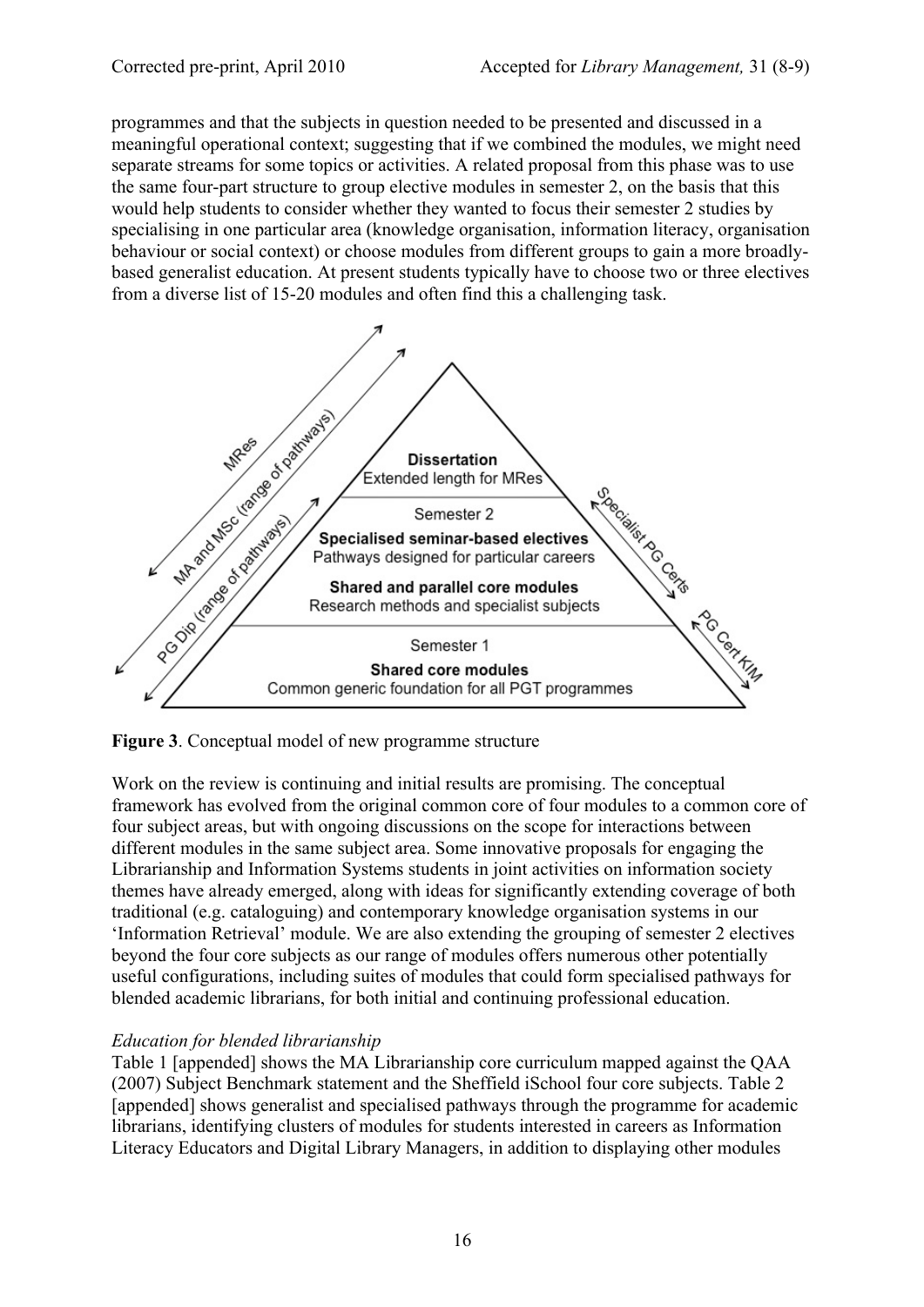currently on offer, which can be chosen in any combination to support a variety of career options.

As already indicated, continuing professional development provision for blended librarians ranges from individual modules to Certificate, Diploma and Masters programmes in Information Literacy, Electronic & Digital Library Management, and Health Informatics. For example, practitioners who graduated from programmes offering only basic coverage of information literacy can take any of the specialist modules listed as individual units or take the PGCert in Information Literacy, including modules on Education for Information Literacy, Educational Informatics and Information Literacy Research. The next phase of the review will explore new modes and styles of delivery, such as using different blends of faceto-face and online teaching and learning; changing the balance between lectures and seminars, with more practitioner masterclasses; and moving from delivery via 10-12 weekly two- or three-hour sessions to full-day sessions over a shorter period or one-week blocks.

# **Conclusion**

Library education has been a contentious issue for several decades. The problems identified are not easily resolved as there are complex forces at work, multiple constituencies to satisfy and competing values to reconcile. However, commentators tend to polarise the debate and present a dichotomy that is not borne out in practice. Experience at Sheffield has shown that it is possible for librarianship education not only to survive, but also to thrive in an academic research-led iSchool with an international reputation in information science. We see no inconsistency in maintaining a strong professional focus, informed by best practice in the field, while also attaining high academic standards, inspired by leading-edge research.

Our case argues that multidisciplinary strengths and research excellence can be blended with professional expertise and educational creativity to provide top-quality programmes for both specialist library and information professionals and others for whom information is not the basis of their professional identity. Indeed, the blurring of boundaries between professions and the growth in hybrid and blended information-based roles strengthens the case for a unified and integrated approach to information education, as preparation for working in the complex pluralist information environments awaiting our graduates.

Even so, the complexity of both the information landscape and the organisational arena demand both breadth and depth in skills and knowledge for jobs that require cross-functional and highly-specialised competencies, which means that candidates need to have the option of taking modules that will provide a broadly-based foundation and tailored preparation for specialised roles in fields such as information literacy education, digital library management and data curation, as distinctive specialties. As the pace of change shows no sign of slowing down, the need for CPD will increase, particularly for blended professionals, whose updating needs are clearly greater than those of traditional professionals. Flexible delivery of continuing professional education and continuing dialogue between educators and practitioners will be critically important here, as will further research into the roles, skills and professional identities of these key players in the academic library of the future.

# **Acknowledgement**

Paper presented at Academic Librarian 2: Singing in the Rain, Conference towards Future Possibilities, 11-12 March 2010, Hong Kong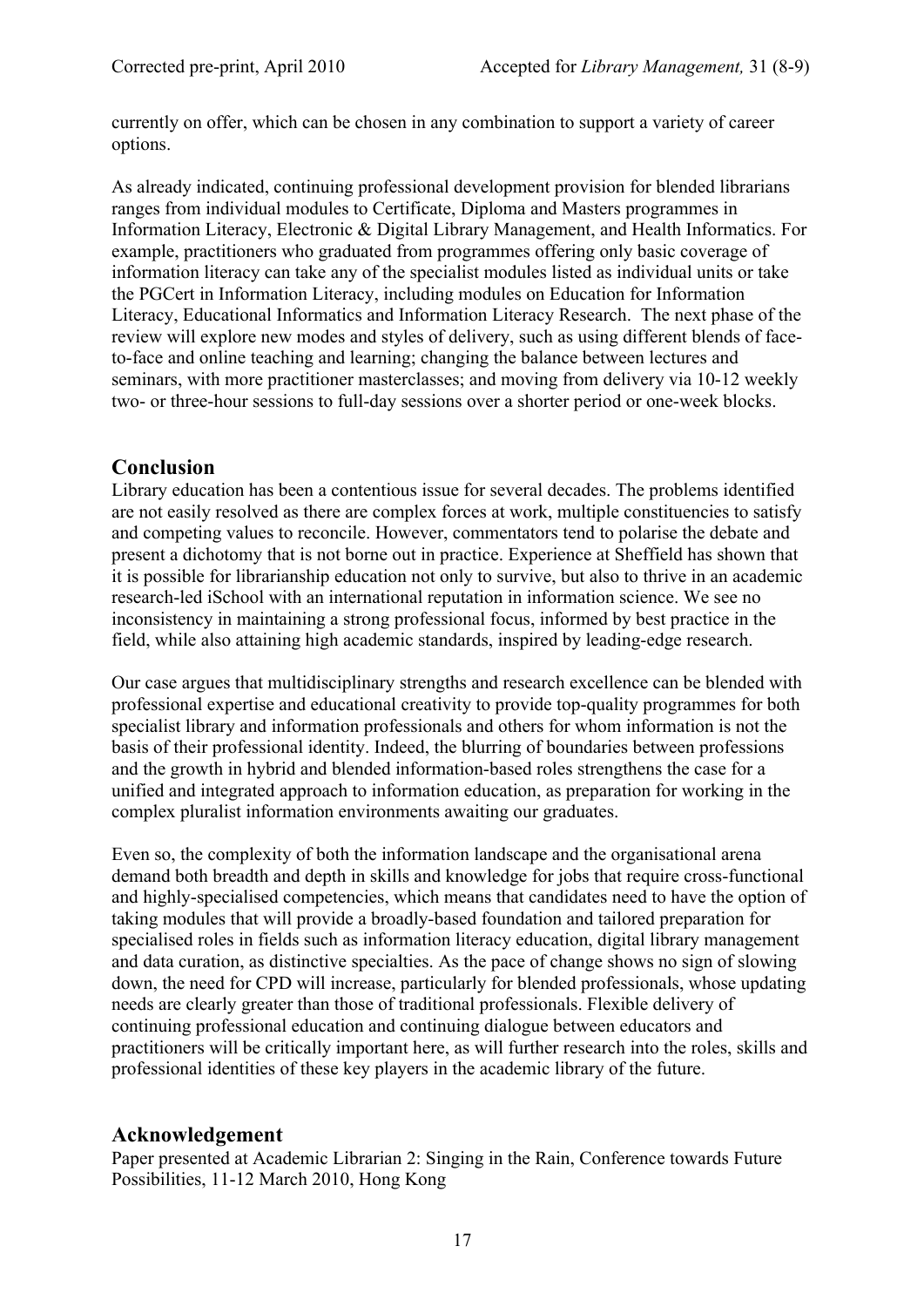### **References**

- Abbott, A.D. (1998), "Professionalism and the future of librarianship", *Library Trends,* Vol. 46 No. 3, pp. 430-443.
- Abels, E., Jones, R., Latham, J., Magnoni, D. and Marshall, J.G. (2003), *Competencies for Information Professionals of the 21st Century,* Rev. ed., Special Libraries Association, Alexandria VA, available at: http://www.sla.org/PDFs/Competencies2003 revised.pdf (accessed 11 April 2010).
- Ackoff, R.L. (1981), *Creating the Corporate Future: Plan or Be Planned For*, John Wiley, Chichester.
- ACRL (2008), Association of College and Research Libraries, *Standards for Proficiencies for Instruction Librarians and Coordinators,* American Library Association, Chicago, IL, available at: http://www.ala.org/ala/mgrps/divs/acrl/standards/profstandards.pdf (accessed 11 April 2010).
- ALA (2009), *ALA's Core Competences of Librarianship,* Final version, American Library Association, Chicago, IL, available at: http://www.ala.org/ala/educationcareers/careers/corecomp/corecompetences/index.cf m (accessed 11 April 2010).
- Albrecht, R. and Baron, S. (2002), "The politics of pedagogy: expectations and reality for information literacy in librarianship", *Journal of Library Administration,* Vol. 36, No. 1-2, pp. 71-96.
- ALIA (2005), *The Library and Information Sector: Core Knowledge, Skills and Attributes.*  Rev. ed., Australian Library and Information Association, Canberra, available at: http://www.alia.org.au/policies/core.knowledge.html (accessed 11 April 2010).
- Allen, D.K. and Wilson, T.D. (1996), "Information strategies in UK higher education institutions", *International Journal of Information Management,* Vol. 16 No. 4, pp. 239-251.
- Allen, L. (2005), "Hybrid Librarians in the 21st Century Library: A Collaborative Service-Staffing Model", in *12th National Conference, Association of College & Research Libraries, April 7–10, 2005, Minneapolis, Minnesota,* ACRL, Washington, DC, pp. 291-301, available at: http://www.acrl.org/ala/mgrps/divs/acrl/events/pdf/allen05.pdf (accessed 11 April 2010).
- Audunson, R., Nordlie, R. and Spangen, I.C. (2003), "The complete librarian an outdated species? LIS between profession and disciplne", *New Library World,* Vol. 104 No. 6, pp. 195-202.
- Bates. V. (2007), "Systems and synapses", paper presented at Information Online 2007: 13th Exhibition & Conference, 30th January-1st February 2007, Sydney, Australian Library and Information Association, Canberra, available at: http://conferences.alia.org.au/online2007/Presentations/31Jan.B9.systems.and.synapse s.pdf (accessed 11 April 2010).
- Beagle, D. (1999), "Conceptualizing the information commons", *Journal of Academic Librarianship*, Vol. 25 No. 2, pp. 82-89.
- Beatty, S. and White, P. (2005), "Information commons: models for eLiteracy and the integration of learning", *Journal of eLiteracy,* Vol. 2 No. 1, pp. 2-14, available at: http://www.jelit.org/52/01/JeLit\_Paper\_16.pdf (accessed 11 April 2010).
- Bell, S.J. and Shank, J.D. (2004), "The blended librarian: a blueprint for redefining the teaching and learning role of academic librarians", *College & Research Libraries News,* Vol. 65 No. 7, pp. 372-375, available at: http://www.ala.org/ala/mgrps/divs/acrl/publications/crlnews/2004/jul/blendedlibrarian .cfm (accessed 11 April 2010).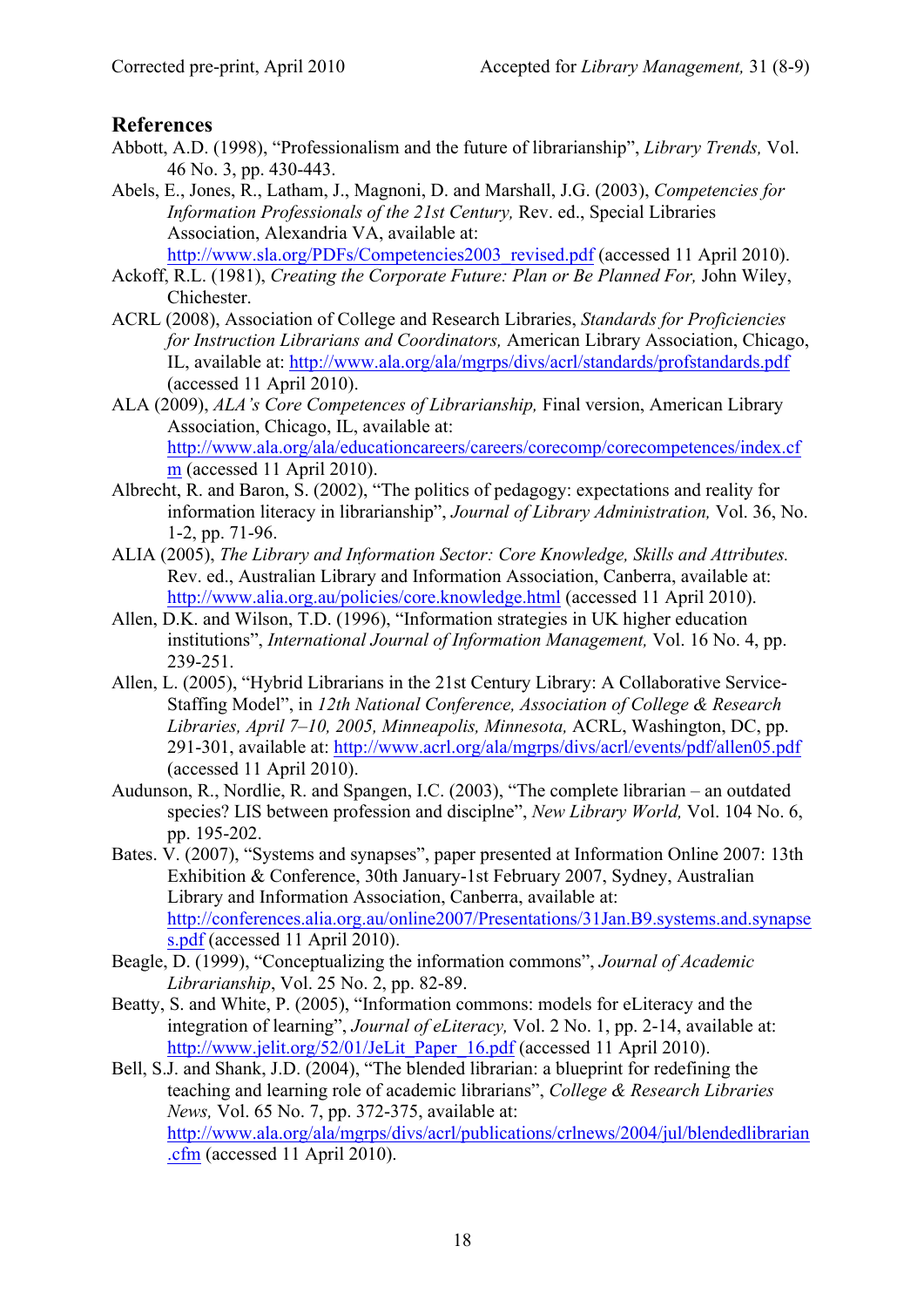- Bell, S.J. and Shank, J.D. (2007), *Academic Librarianship by Design: A Blended Librarian's Guide to the Tools and Techniques,* American Library Association, Chicago, IL.
- Bernbom, G. (1998) "Institution wide information strategies: a CNI initiative", *Information Technology and Libraries,* Vol. 17 No. 2, pp. 87-92.
- Bewick, L. and Corrall, S. (2010), "Developing librarians as teachers: a study of their pedagogical knowledge", *Journal of Librarianship and Information Science,* Vol. 42 No. 2, pp. 97-110.
- Biddiscombe, R. (2002), "Learning support professionals: the changing role of subject specialists in UK academic libraries", *Program,* Vol. 36 No. 4, pp. 228-235.
- Bonnici, L.J., Subramaniam, M.M. and Burnett, K. (2009), "Everything old is new again: the evolution of library and information science education from LIS to iField", *Journal of Education for Library and Information Science,* Vol. 50 No. 4, pp. 263-274.
- Brandt, D.S. (2007), "Librarians as partners in e-research: Purdue University Libraries promote collaboration", *College & Research Libraries News,* Vol. 68 No. 6, pp. 365- 7, 396, available at:

http://www.ala.org/ala/mgrps/divs/acrl/publications/crlnews/2007/jun/partnerseresear ch.cfm (accessed 11 April 2010).

- Breaks, M. (1991), "Information systems strategies", *British Journal of Academic Librarianship,* Vol. 6 No. 2, pp. 65-70.
- Broady-Preston, J. (2009), "Professional education, development and training in a Web 20.0 environment: a case study of the UK", *New Library World,* Vol. 110 No. 5/6, pp. 265- 279.
- Cain, T.J., Rodman, R.L., Sanfilippo, F. and Kroll, S.M. (2005), "Managing knowledge and technology to foster innovation at The Ohio State University Medical Center", *Academic Medicine,* Vol. 80 No. 11, pp. 1026-1031.
- Candela, L., Castelli, D. and Pagano, P. (2009), 'On-demand virtual research environments and the changing roles of librarians", *Library Hi Tech,* Vol. 27 No. 2, pp. 239-251.
- Choi, Y. and Rasmussen, E. (2006), "What Is needed to educate future digital librarians: a study of current practice and staffing patterns in academic and research libraries", *D-Lib Magazine,* Vol. 12 No. 9, available at: http://www.dlib.org/dlib/september06/choi/09choi.html (accessed 11 April 2010).
- Choi, Y. and Rasmussen, E. (2009), "What qualifications and skills are important for digital librarian positions in academic libraries? A job advertisement analysis", *Journal of Academic Librarianship,* Vol. 35 No. 5, pp. 457-467.
- CILIP (2004), *Body of Professional Knowledge,* Chartered Institute of Library and Information Professionals London, available at: http://www.cilip.org.uk/sitecollectiondocuments/PDFs/qualificationschartership/BPK. pdf (accessed 11 April 2010).
- Cimbala, D. (1987), "The scholarly information center: an organizational model", *College & Research Libraries,* Vol. 48 No. 5, pp. 393-398.
- Corrall, S. (2008), "The emergence of hybrid professionals: new skills, roles and career options for the information professional", in: Turner, C. (Ed.), *Online Information 2008 Proceedings,* Incisive Media, London, pp.67-73.
- Corrall, S. and Cox, A. (2008), "Capturing the hybrid ground", *Library + Information Update,* Vol. 7 No. 7-8, pp. 42-44.
- Corrall, S. and Lester, R. (1996), "Professors and professionals: on changing boundaries", in Cuthbert, R. (Ed.), *Working in Higher Education,* Society for Research into Higher Education & Open University Press, Buckingham, pp.84-100.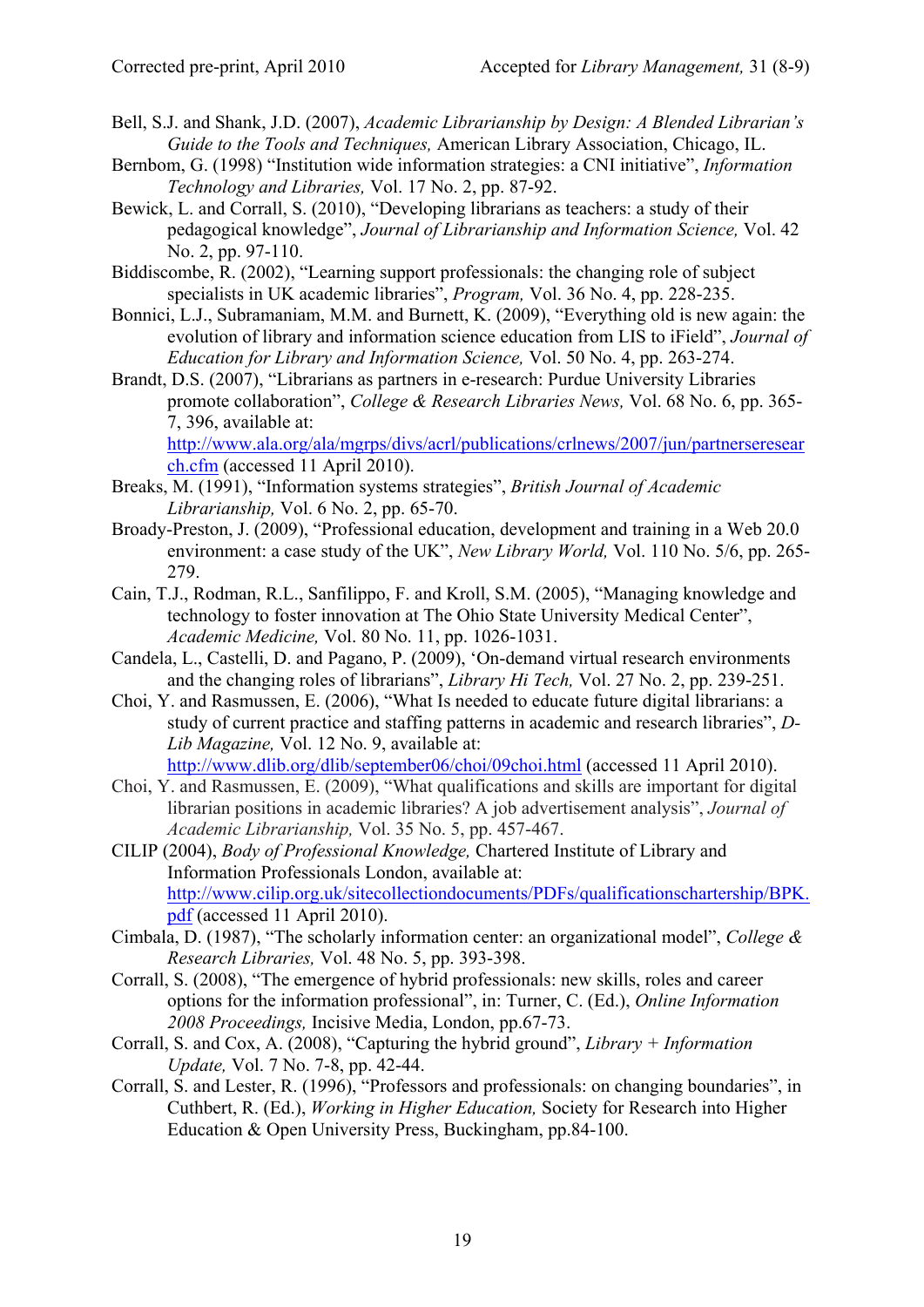- Cortez, E.M., Dutta, S.K. and Kazlauskas, E.J. (2004), "What the library and information professional can learn from the information technology and project management areas", *Portal: Libraries and the Academy,* Vol. 4 No. 1, pp. 131-144.
- Cox, A. (2007), "The power and vulnerability of the "new professional": web management in UK universities", *Program,* Vol. 41 No. 2, pp. 148-169.
- Creth, S, and Lowry, C.B. (1994), "The Information Arcade: playground for the mind", *Journal of Academic Librarianship*, Vol. 20 No. 1, pp. 22-23.
- Crockett, C., McDaniel, S. and Remy, M. (2002), "Integrating services in the information commons: toward a holistic library and computing environment", *Library Administration & Management,* Vol. 16 No. 4, pp. 181-186.
- Croneis, K.S. and Henderson, P. (2002), "Electronic and digital library positions: a content analysis of announcements from 1990 through 2000", *Journal of Academic Librarianship,* Vol. 28 No. 4, pp. 232-237.
- Cronin, B. (2002), "Holding the center while prospecting at the periphery: domain identity and coherence in North American information studies education", *Education for Information,* Vol. 20 No. 1, pp. 3-10.
- Cronin, B. (2005), "An I-dentity crisis? The information schools movement", *International Journal of Information Management,* Vol. 25 No. 4, pp. 363-365.
- Crowley, B. and Brace, B. (1999), "A choice of futures: is it libraries versus information?", *American Libraries*, Vol. 30 No. 4), pp. 76-77, 79.
- DH (2004), *The NHS Knowledge and Skills Framework (NHS KSF) and the Development Review Process,* Department of Health, Agenda for Change Project Team, Leeds, available at:

http://www.dh.gov.uk/dr\_consum\_dh/groups/dh\_digitalassets/@dh/@en/documents/d igitalasset/dh\_4090861.pdf (accessed 11 April 2010).

- Donoghue, A. (2007), "The blended librarian's approach to supporting staff with e-learning", *SCONUL Focus,* No. 40, pp. 30-32, available at: http://www.sconul.ac.uk/publications/newsletter/40/10.pdf (accessed 11 April 2010).
- Earl, M.J. (1989), *Management Strategies for Information Technology,* Prentice Hall, New York, NY.
- Earl, M.J. & Skyrme, D.J. (1992), "Hybrid managers: what do we know about them?", *Journal of Information Systems,* Vol. 1 No. 2, pp. 169-187.
- Ferguson, C (2000), "Shaking the conceptual foundations, too: integrating research and technology support for the next generation of information service", *College & Research Libraries*, Vol. 61 No. 4, pp. 300-311.
- Field, C. (2001), "Theory and practice: reflections on convergence in United Kingdom universities", *Liber Quarterly,* Vol. 11 No. 3, pp. 267-289, available at: http://webdoc.gwdg.de/edoc/aw/liber/lq-3-01/10field.pdf (accessed 11 April 2010).
- Fowell, S. and Levy, P. (1995), "Developing a new professional practice: a model for networked learner support in higher education", *Journal of Documentation*, Vol. 51 No. 3, pp. 271-280.
- Garrod, P. (1999), "Survival Strategies in the Learning Age: Hybrid Staff and Hybrid Libraries", *Aslib Proceedings,* Vol. 51 No. 6, pp.187-194.
- GKIMN (2009), *Government Knowledge and Information Management Professional Skills Framework,* The National Archives, Government Knowledge and Information Management Network, London, available at: http://gkimn.nationalarchives.gov.uk/documents/government-kim-skills-frameworkfinal.pdf (accessed 11 April 2010).
- Goddard, L. (2003), "The integrated librarian: IT in the systems office", *Library Hi Tech,*  Vol. 21 No. 3, pp. 280-288.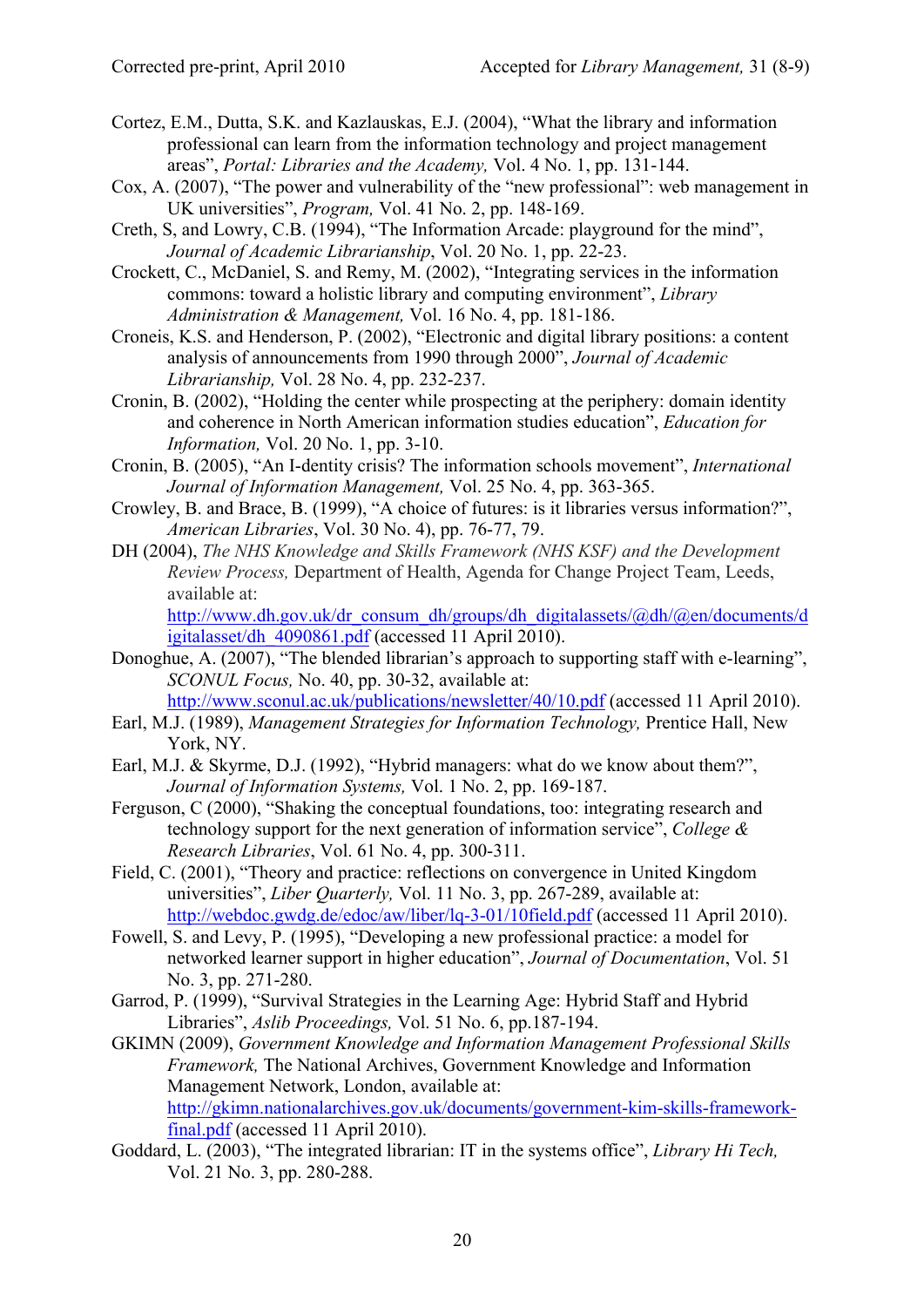- Gold, A. (2007), "Cyberinfrastructure, data, and libraries, part 2: Libraries and the data challenge: roles and actions for libraries", *D-Lib Magazine,* Vol. 13 No. 9/10, available at: http://www.dlib.org/dlib/september07/gold/09gold-pt2.html (accessed 11 April 2010).
- Grotzinger, L.A. (1986), "Curriculum and teaching styles: evolution of pedagogical patterns", *Library Trends*, Vol. 34 No. 3, pp. 451-468.
- Hanson, T. (Ed.) (2005), *Managing Academic Support Services in Universities: The Convergence Experience,* Facet, London.
- Heery, M. (1999), "Practitioners as educators: the Bristol MSc in Information and Library Management", *Library Management,* Vol. 48 No. 3, pp. 120-130.
- Hey, T. and Hey, J. (2006), "e-Science and its implications for the library community", *Library Hi Tech,* Vol. 24 No. 4, pp. 515-528.
- Hirshon, A. (1998), *Integrating Computing and Library Services,* CAUSE Professional Paper Series, 18, CAUSE, Boulder, CO.
- Hoggan, D.B. (2003), "Faculty status for librarians in higher education", *Portal: Libraries and the Academy,* Vol. 3 No. 3, pp. 431-445.
- Hughes, A. (1997), "Information strategy threat or opportunity?", *Librarian Career Development,* Vol. 5 No. 2, pp. 60-66.
- IFLA (2003), *Guidelines for Professional Library/Information Educational Programs,* 3rd rev. draft, International Federation of Library Associations and Institutions, Education and Training Section, The Hague, available at: http://archive.ifla.org/VII/s23/bulletin/guidelines.htm (accessed 11 April 2010).
- JFC (1993), John Fielden Consultancy, *Supporting Expansion: A Report on Human Resource Management in Academic Libraries, for the Joint Funding Councils' Libraries Review Group*, HEFCE, Bristol, available at: http://www.hefce.ac.uk/Pubs/HEFCE/1994/m3\_93.htm (accessed 11 April 2010).
- Johnson, I.M. (1997), "Peering into the mist and struggling through it the education and training of the future information professional", *Journal of Librarianship and Information Science,* Vol. 29 No. 3, pp. 3-7.
- Law, D. (2009), "An awfully big adventure: Strathclyde's digital library plan", *Ariadne,* No. 58, available at: http://www.ariadne.ac.uk/issue58/law/ (accessed 11 April 2010).
- Lewis, M. (2010), 'Libraries and the management of research data", in McKnight, S. (Ed.), *Envisioning Future Academic Library Services: Initiatives, Ideas and Challenges,* Facet, London, pp. 145-168.
- Levy, P. (2008), "Foreword", in Ford, N. *Web-Based Learning through Educational Informatics: Information Science Meets Educational Computing,* Information Science Publishing, HersHey, PA, pp. vii-viii.
- Levy, P. and Roberts, S. (Eds) (2005), *Developing the New Learning Environment: The Changing Role of the Academic Librarian*, Facet, London.
- Levy, P., Ford, N., Foster, J., Madden, A., Miller, D., Nunes, M.B., McPherson, M. and Webber, S. (2003), "Educational informatics: an emerging research agenda", *Journal of Information Science,* Vol. 29 No. 4, pp. 298-310.
- LLUK (2008), *Information and Library Services, Archives Services and Records Management,* National Occupational Standards, Lifelong Learning UK, London, available at: http://www.lluk.org/documents/nos-information-library-servicesarchives-and-record-managment-full-suite.pdf (accessed 11 April 2010).
- Lynch, B.P. (2008), "Library education: its past, its present, its future", *Library Trends,* Vol. 56 No. 4, pp. 931-953.
- Martin, W.J. (1987), "From library studies to information science", *Education for Information*, Vol. 5 No. 2-3, pp. 129-137.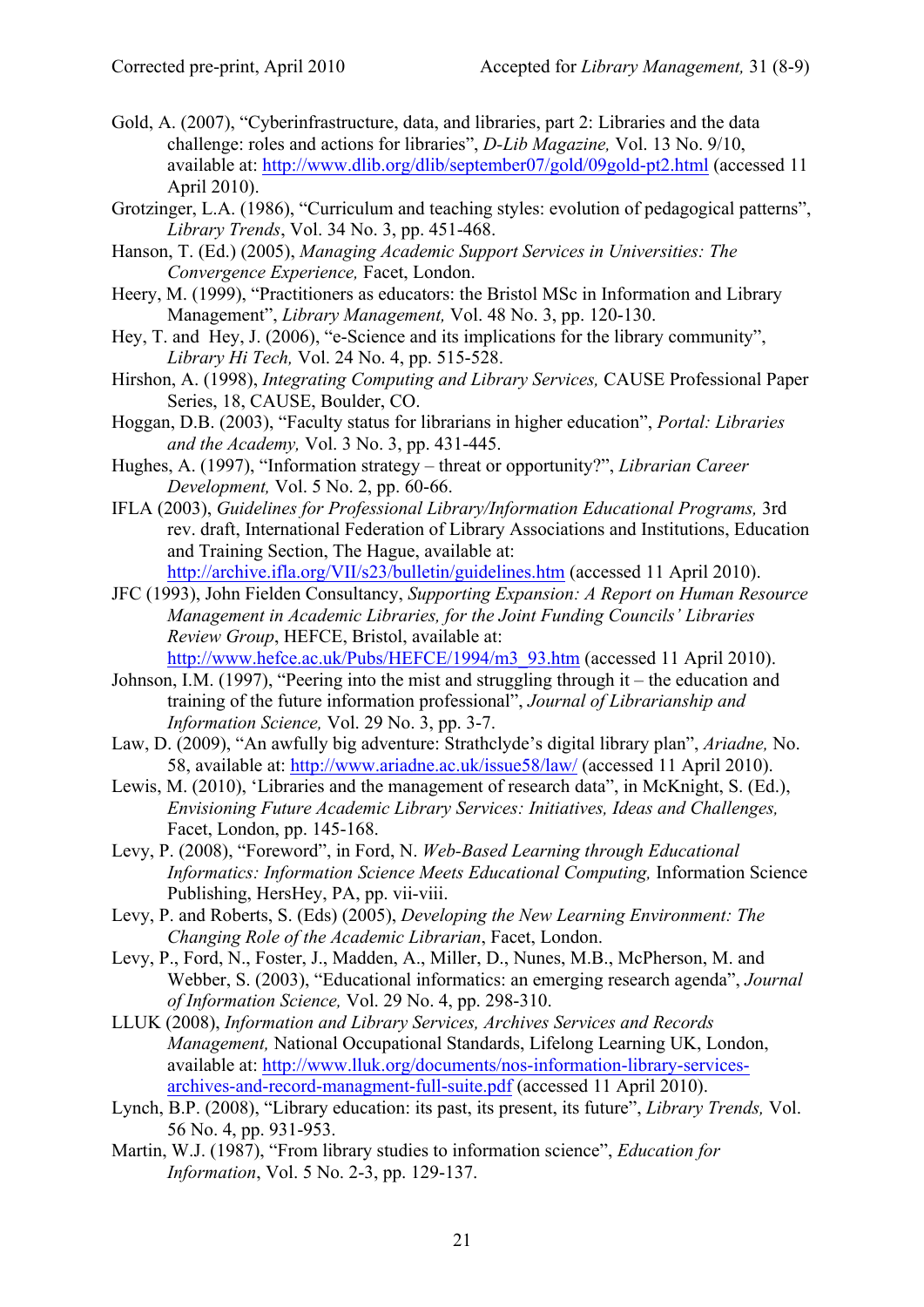- Mathews, J.M. and Pardue, H. (2009), "The presence of IT skill sets in librarian position announcements", *College & Research Libraries,* Vol. 70 No. 3, pp. 250-257.
- McKnight, S. (2002), "Managing cultural change: the challenge of merging library services, curriculum development and academic professional development", *IFLA Journal,*  Vol. 28 No. 5/6, pp. 266-272, available at: http://archive.ifla.org/V/iflaj/art280506.pdf (accessed 11 April 2010).
- Michalko, J. (2000), "Equilibrium and opportunism: information strategies and the new environment", *New Library World,* Vol. 101 No. 1, pp. 6-12.
- MLA (2007), *Competencies for Lifelong Learning and Professional Success: The Educational Policy Statement of the Medical Library Association,* Medical Library Association, Chicago, IL, available at: http://www.mlanet.org/education/policy/ (accessed 11 April 2010).
- Norry, J. (2004), "The changing staff experience", in Oyston, E. (Ed.), *Centred on Learning: Academic Case Studies in Learning Centre Development,* Gower, Aldershot, pp. 57- 95.
- Oyston, E. (Ed.) (2004), *Centred on Learning: Academic Case Studies in Learning Centre Development*, Gower, Aldershot.
- Peacock, J. (2001), "Teaching skills for teaching librarians: postcards from the edge of the educational paradigm", *Australian Academic & Research Libraries,* Vol. 32 No. 1, pp. 26-42, available at: http://alia.org.au/publishing/aarl/32.1/full.text/jpeacock.html (accessed 11 April 2010).
- Powis, C. (2004), "Developing the academic librarian as learning facilitator", in Oldroyd, M. (Ed.), *Developing Academic Library Staff for Future Success,* Facet, London, pp. 83- 93.
- Pryor, G. and Donnelly, M. (2009), "Skilling up to do data: whose role, whose responsibility, whose career?", *International Journal of Digital Curation,* Vol. 2 No. 4, pp. 158-170, available at: http://www.ijdc.net/index.php/ijdc/article/view/126 (accessed 11 April 2010).
- QAA (2007) *Librarianship and Information Management,* Subject Benchmark Statement, QAA 201 12/07. Gloucester: Quality Assurance Agency for Higher Education, available at:

http://www.qaa.ac.uk/academicinfrastructure/benchmark/statements/Librarianship07. pdf (accessed 11 April 2010).

- Quattrochi, E. (1999) 'An outsider's thoughts on the education of librarians', *American Libraries,* 30 (4), 82-85.
- RUSA (2003) Task Force on Professional Competencies. *Professional Competencies for Reference and User Services Librarians,* American Library Association, Reference and User Services Association, Chicago, IL, available at: http://www.ala.org/ala/mgrps/divs/rusa/resources/guidelines/professional.cfm (accessed 11 April 2010).
- Rusbridge, C. (1998) 'Towards the hybrid library', *D-Lib Magazine,* Vol. 4 No. 7/8, available at: http://www.dlib.org/dlib/july98/rusbridge/07rusbridge.html (accessed 11 April 2010).
- Saunders, L. (2009), "The future of information literacy in academic libraries: a Delphi study", *Portal: Libraries and the Academy,* Vol. 9 No. 1, pp. 99-114.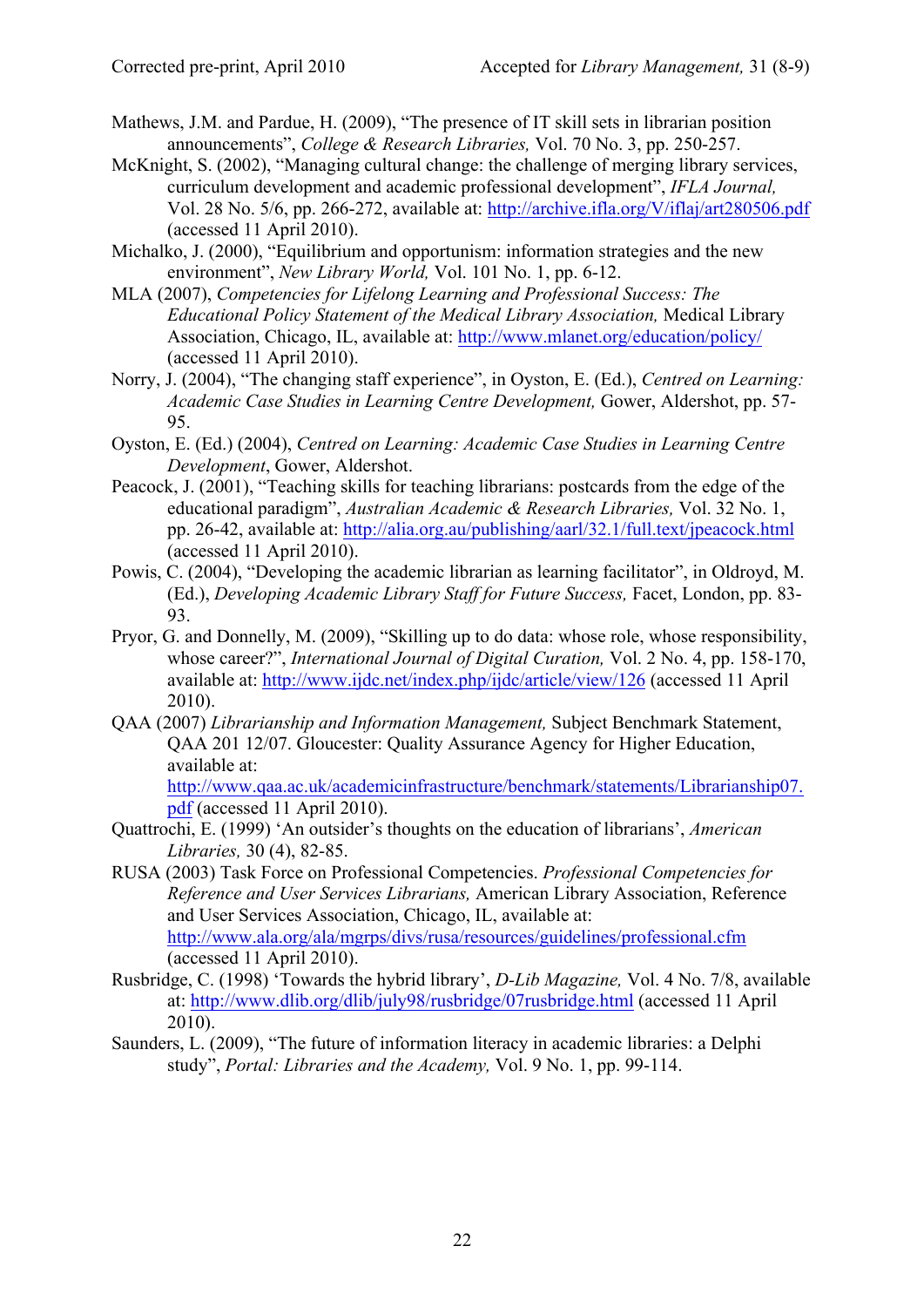Sayers, R. (2001), "Open relationships, de-facto marriages, or shotgun weddings?: the convergence and integration of libraries and computing/information technology services within Australian universities", *Australian Library Journal,* Vol. 50 No. 1, pp. 53-71, available at:

http://archive.alia.org.au/alj/50.1/full.text/open.relationships.html (accessed 11 April 2010).

- Sidgreaves, I. (1989), "The electronic campus an information strategy: organizational issues", in Brindley, L.J. (Ed.), *The Electronic Campus: An Information Strategy,* British Library Board, London, pp. 65-80.
- Sinclair, B. (2009), "The blended librarian in the learning commons: new skills for the blended library", *College & Research Libraries News,* Vol. 70 No. 9, pp. 504-507, 516, available at:

http://www.ala.org/ala/mgrps/divs/acrl/publications/crlnews/2009/oct/blended\_librari an.cfm (accessed 11 April 2010).

- Sitter, C., Matthis, D., Petersen, L. and Sherif, S. (Eds) (2009), "Overview", *Alaska School Library Handbook.* Alaska Department of Education and Early Development, Juneau, available at: http://aklibraryhandbook.pbworks.com/Overview (accessed 11 April 2010).
- Sutherland, P. (1992), *The Management of Integrated Learning Resources,* Council of Polytechnic Librarians, Brighton.
- Swan, A. and Brown, S. (2008), *The Skills, Role and Career Structure of Data Scientists and Curators: An Assessment of Current Practice and Future Needs, Report to the JISC,* Key Perspectives, Truro, available at: http://www.jisc.ac.uk/publications/documents/dataskillscareersfinalreport.aspx
- (accessed 11 April 2010). Thompson, S.M. (Ed.) (2008), *Core Technology Competencies for Librarians and Library Staff: A LITA Guide*, Neal-Schuman, New York, NY.
- Um, A.Y. and Feather, J. (2007), "Education for information professionals in the UK", *International Information & Library Review,* Vol. 39 No. 3-4, pp. 260-268.
- Van House, N. and Sutton, S.A. (1996), "The panda syndrome: an ecology of LIS education", *Journal of Education for Library and Information Science*, Vol. 37 No. 2, pp. 131- 147.
- Wallace, D.P. (2009), "The iSchools, education for librarianship, and the voice of doom and gloom", *Journal of Academic Librarianship,* Vol. 35 No. 5, pp. 405-409.
- Walter, S. (2006), "Instructional improvement: building capacity for the professional development of librarians as teachers", *Reference and User Services Quarterly,* Vol. 45 No. 3, pp. 213-218.
- Walter, S. (2008), "Librarians as teachers: a qualitative inquiry into professional identity", *College & Research Libraries,* Vol. 69 No. 1, pp. 51-71.
- Walters, T.O. (2007), "Reinventing the library how repositories are causing librarians to rethink their professional roles", *Portal: Libraries and the Academy*, Vol. 7 No. 2, pp. 213-225.
- Webb, J. and Powis, C. (2004), *Teaching Information Skills: Theory and Practice,* Facet, London.
- Webb, J., Gannon-Leary, P. & Bent, M. (2007), *Providing Effective Library Services for Research,* Facet, London.
- Whitchurch, C. (2008), "Shifting identities and blurring boundaries: the emergence of *third space* professionals in UK higher education", *Higher Education Quarterly,* Vol. 62 No. 4, pp. 377–396.